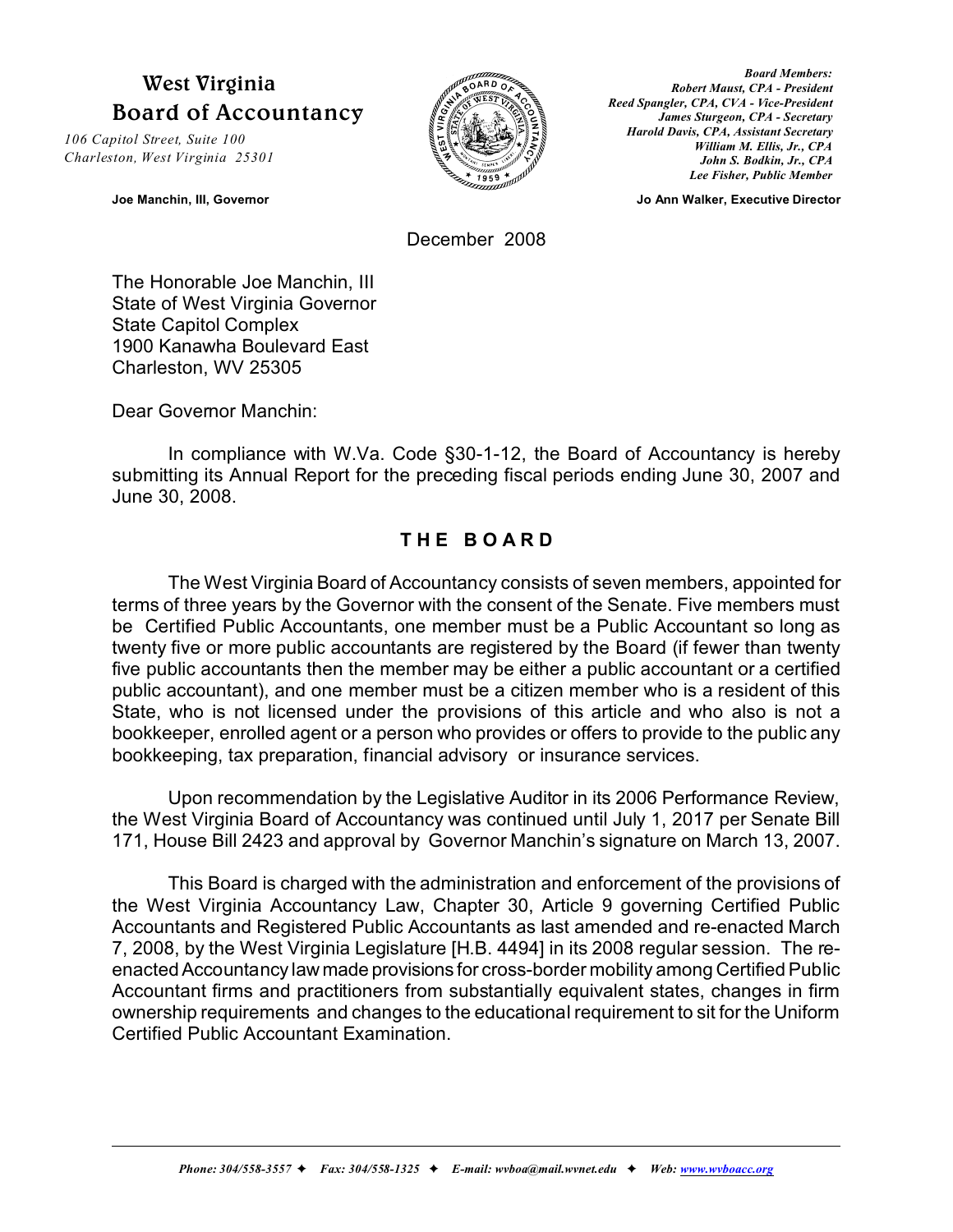| West Virginia Board of Accountancy   |        |
|--------------------------------------|--------|
| December 2008 Report to the Governor | Page 2 |

The Board submitted Agency Approved *Board Rules and Rules of Professional Conduct* (1CSR1) to the Secretary of State's office and the Legislative Rule-Making Review Committee on August 29, 2008 for consideration by the West Virginia Legislature in the 2009 regular session. These *Rules* were proposed as a result of changes to the Accountancy Law (W.Va. §30-9) last amended and re-enacted at the 2008 regular session and effective June 5, 2008. The Proposed Rule adds definitions, modifies requirements and application procedures for examination and certification, includes an ethics course requirement for examination and continuing professional education, details reciprocal certificate requirements, reduces accounting corporation firm ownership requirements from sixty percent to a simple majority, clarifies Peer Review requirements, and increases various certification, authorization and firm permit fees.

The following persons have served as Members of the Board for the periods covered by this Report.

| <b>Board Member</b>             | City             | <b>Term Ending</b> | Appointed/Reappointed |            |
|---------------------------------|------------------|--------------------|-----------------------|------------|
| Robert S. Maust, CPA, President | Morgantown, WV   | 6/30/2008          | Appointed             | 01/30/2006 |
| Reed Spangler, CPA, V-Pres.     | Charleston, WV   | 6/30/2008          | Appointed             | 01/30/2006 |
| James Sturgeon, CPA, Secretary  | Charleston, WV   | 6/30/2007          | Appointed             | 01/30/2006 |
| Harold Davis, CPA, Assist. Sec  | Lenore, WV       | 6/30/2006          | Appointed             | 01/30/2006 |
| William M. Ellis, Jr., CPA      | Charleston, WV   | 6/30/2007          | Reappointed           | 01/30/2006 |
| John S. Bodkin, Jr.             | Wheeling, WV     | 6/30/2006          | Appointed             | 08/27/2003 |
| Lee Fisher, Public Member       | Little Birch, WV | 6/30/2007          | Appointed             | 02/15/2006 |

For the period beginning July 1, 2007 through June 30, 2008:

For the period beginning July 1, 2006 through June 30, 2007:

| <b>Board Member</b>                                 | City             | <b>Term Ending</b> | Appointed/Reappointed |            |
|-----------------------------------------------------|------------------|--------------------|-----------------------|------------|
| John S. Bodkin, Jr., President                      | Wheeling, WV     | 6/30/2006          | Appointed             | 08/27/2003 |
| Robert S. Maust, CPA, Vice-President Morgantown, WV |                  | 6/30/2008          | Appointed             | 01/30/2006 |
| Reed Spangler, CPA, Secretary                       | Charleston, WV   | 6/30/2008          | Appointed             | 01/30/2006 |
| James Sturgeon, CPA, Ass't Secretary Charleston, WV |                  | 6/30/2007          | Appointed             | 01/30/2006 |
| William M. Ellis, Jr., CPA                          | Charleston, WV   | 6/30/2007          | Reappointed           | 01/30/2006 |
| Harold Davis, CPA                                   | Lenore, WV       | 6/30/2006          | Appointed             | 01/30/2006 |
| Lee Fisher, Public Member                           | Little Birch, WV | 6/30/2007          | Appointed             | 02/15/2006 |

Lee Fisher, the West Virginia Board of Accountancy's first citizen member, was appointed by the governor on February 15, 2006.

Board Rules establish that Receipts collected from licenses, permits, and authorizations to practice and from examination fees, are deposited in a Special Revenue Fund at the Office of the Treasurer of the State of West Virginia and the expenses of the Board office are disbursed from and charged to this Fund. Schedules of these receipts and disbursements for the fiscal years ended June 30, 2007 and June 30, 2008 are included in the report and marked Exhibit "A". Fiscal accounts of this Board have been audited by the Office of the Legislative Auditor through the period ended December 31, 1972, no exceptions having been noted.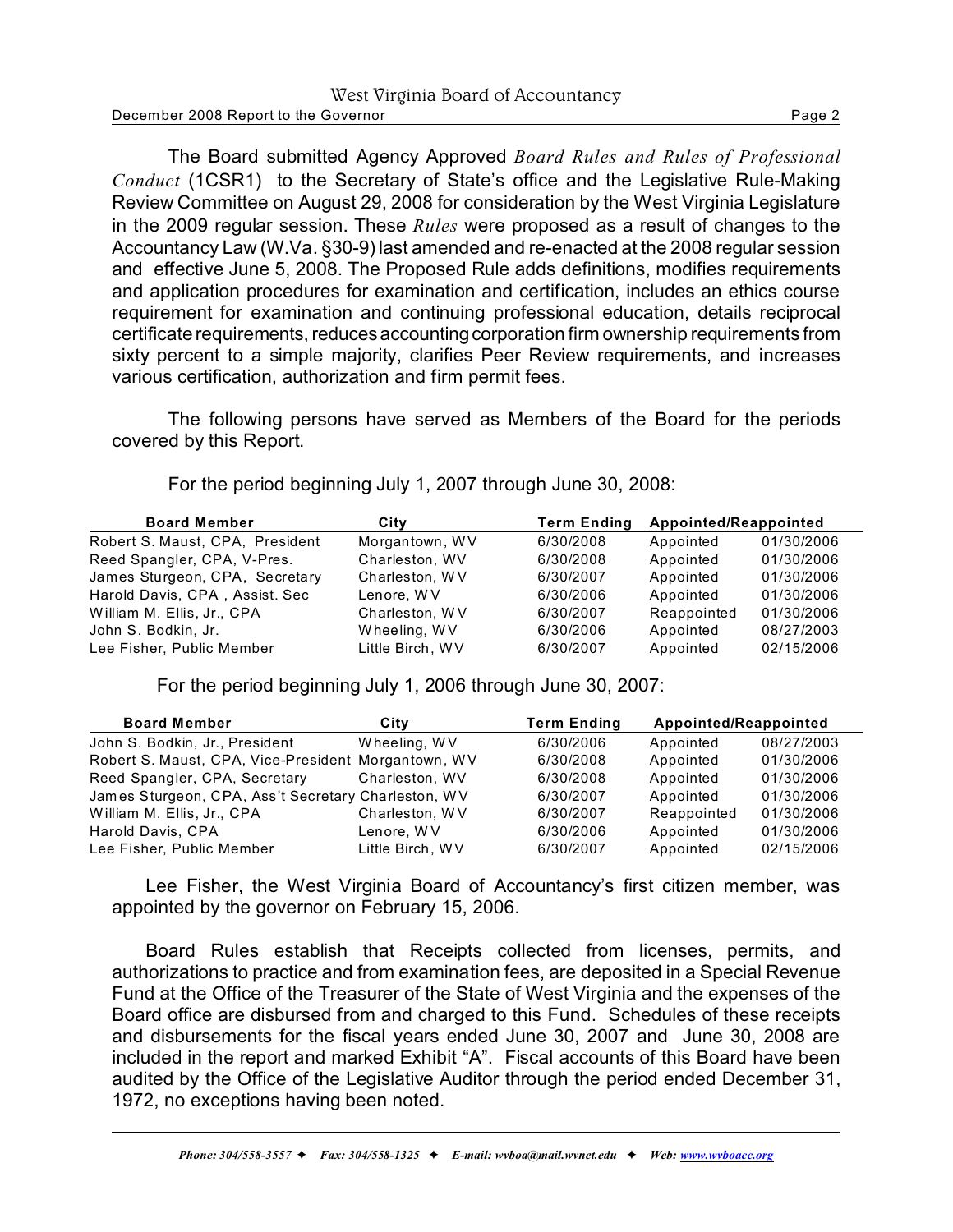# **EXAMINATION FOR CERTIFICATE OF CERTIFIED PUBLIC ACCOUNTANT**

In April 2004, the Board implemented the computer-based American Institute of Certified Public Accountant examination given in four separate windows throughout the year. Questions are prepared by the Board of Examiners and uniformly graded either electronically and/or by professional graders who do not know the identity of the candidates. Grading costs for the computer-based exam are paid by the candidate directly to the National Association of State Board of Accountancy (NASBA). Subjects covered by the uniform examination are Business Environment and Concepts (BEC), Auditing (AUD), Regulation (REG), and Financial Accounting & Reporting (FAR).

Candidates may sit for the required Test Sections individually and in any order and are required to attain a score greater than or equal to 75 in each examination subject before he or she will be declared to have passed the examination. Credit for any Test Sections passed are valid for eighteen months from the actual date the candidate sat for and passed that Test Section. Candidates must pass all four Test Sections of the Uniform CPA Examination within a rolling eighteen-month period, which begins on the date that the first Test Section passed is taken or lose credit for any Test Sections passed outside the 18-month period.

Other Exhibits included in this report for licensure/examination activities performed by the Board of Accountancy for the periods ending June 30, 2007 and June 30, 2008 are:

- Exhibit "B" New Certificates of Certified Public Accountants
- Exhibit "C" CPA Examination Statistics
- Exhibit "D" Licensure and Complaint statistics
- Exhibit "E" New Firm Permits, including Accounting Corporations and PLLCs)
- Exhibit "F" New Firm and Individual Practitioner Authorizations to Perform Attest & Compilation Services
- Exhibit "G" Statistics of Licensees County and State of practice

Respectfully submitted,

Naugh Robert S. Maust, CPA, President

James M. Sturgeon, CPA, Secretary

cc: Legislative Librarian (Electronically via e-mail) West Virginia Secretary of State Clerk of Senate (Electronically via e-mail) Clerk of House of Delegates (Electronically via e-mail) WV Association of Licensing Boards (2 CDs) WV Legislative Auditor (Electronically via e-mail) WV Archives (Paper copy)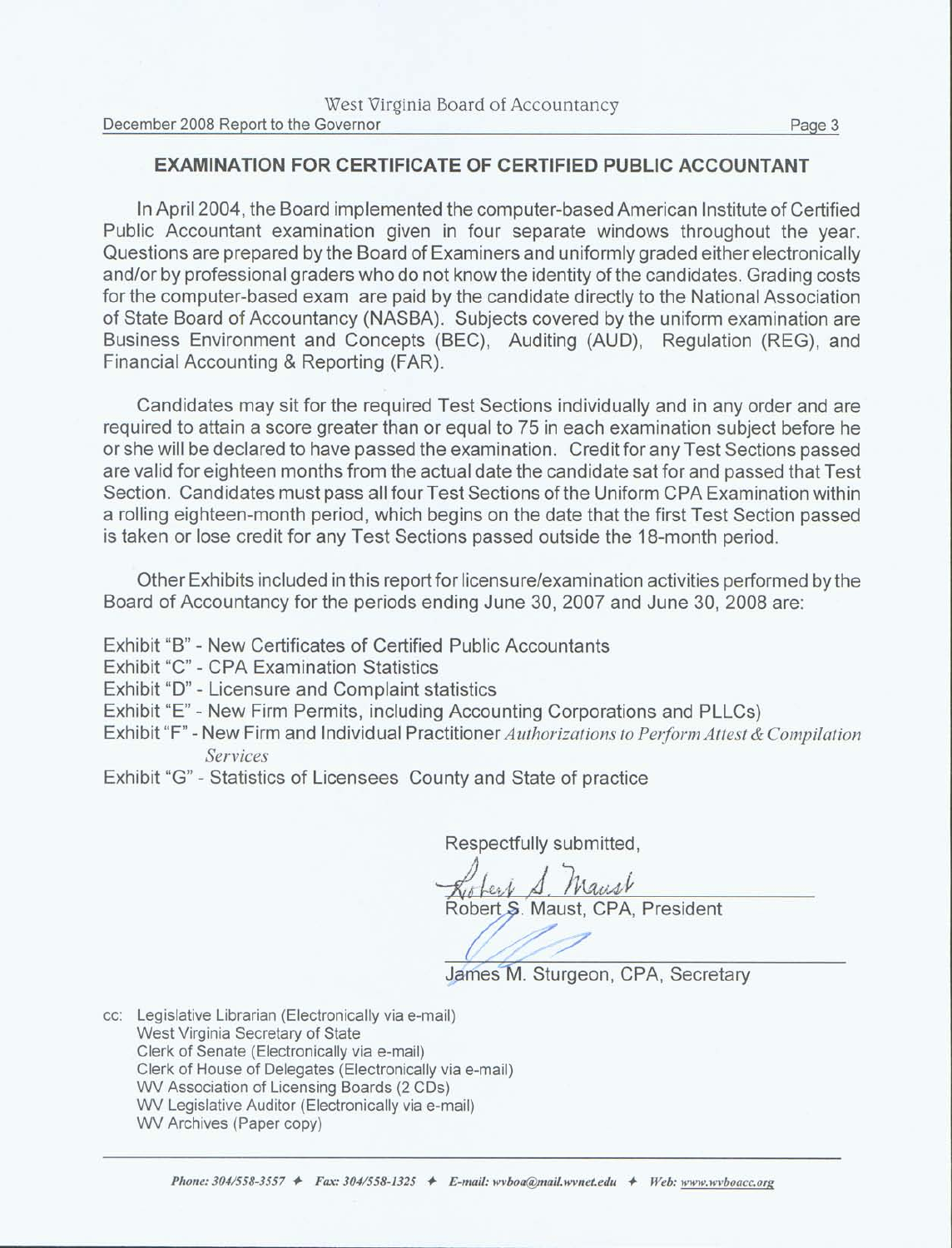# **Summary of Receipts & Expenditure July 1, 2006 - June 30, 2007**

# **Balance July 1, 2006** 157,608.25

| License Renewals               | \$173,980.00     |
|--------------------------------|------------------|
| Renewal Late Fees              | \$7,850.00       |
| <b>CPA Examination Fees</b>    | \$36,730.00      |
| <b>Certificate Fees</b>        | \$1,290.00       |
| Firm Fees                      | \$20,725.00      |
| <b>CPE Late Filing Fees</b>    | \$13,530.00      |
| <b>CPE Extension Fees</b>      | \$6,765.00       |
| Miscellaneous                  | \$154.00         |
| Roster                         | \$2,575.00       |
| Authorizations                 | \$22,035.00      |
| Verifications                  | \$1,950.00       |
| Reinstatements                 | \$5,070,00       |
| Lists                          | \$1,310.00       |
| <b>Reciprocal Applications</b> | \$1,620.00       |
|                                | <b>Receipts:</b> |

# **Total Receipts for 7/1/2006 to 6/30/2007** 295,584.00

#### **Total Receipts & Balance Forward** 453,192.25

#### **Disbursements**

| 001 | <b>Personal Services</b>                    | \$130,578.00 |
|-----|---------------------------------------------|--------------|
| 002 | Board Member Per Diem                       | \$3,600.00   |
| 004 | Increment                                   | \$3,350.00   |
| 010 | Administrative Expense Fees                 | \$850.00     |
| 011 | Matching S.S. Funds                         | \$10,334.98  |
| 012 | Matching Public Employee Insurance Funds    | \$13,997.16  |
| 014 | <b>Workers Compensation Funds</b>           | \$460.00     |
| 016 | WV Public Employment Retirmement Funds      | \$14,062.47  |
| 020 | Office Expense (supplies)                   | \$3,344.43   |
| 021 | Printing                                    | \$1,572.61   |
| 022 | Rent                                        | \$31,200.00  |
| 024 | Telephone                                   | \$2,588.38   |
| 025 | Professional Contracts (AICPA, K.S., A.G.)  | \$4,537.50   |
| 026 | Travel                                      | \$4,387.16   |
| 027 | IS&C                                        | \$3,822.13   |
| 030 | Rental (Office equipment)                   | \$1,609.08   |
| 031 | <b>Association Dues</b>                     | \$4,240.00   |
| 032 | Fire/Auto/Bond and Other Insurance          | \$3,155.00   |
| 038 | <b>Maintenance Contracts</b>                | \$3,644.16   |
| 052 | Training & Development                      | \$1,355.00   |
| 053 | Postage                                     | \$8,090.63   |
| 054 | <b>Computer Expense</b>                     | \$242.75     |
| 058 | Miscellaneous Equipment Purchase            | \$209.99     |
| 061 | <b>Equipment Repair</b>                     | \$65.00      |
| 096 | <b>Other Interests &amp; Penalties</b>      | \$12.81      |
| 110 | Public Employees Insurance Reserve Transfer | \$1,306.00   |
|     |                                             |              |

# **Total Disbursements 7/1/2006 to 6/30/2007** 252,615.24

#### **Balance Forward July 1, 2007 200,577.01**

Balance incudes license fees collected for next period beginning 7/1/2007-6/30/2008 deposited in Treasury of State of West Virginia.

S:\Office\AnnRpt\December 2007 Report\Summary of Receipts and Expenditures.xls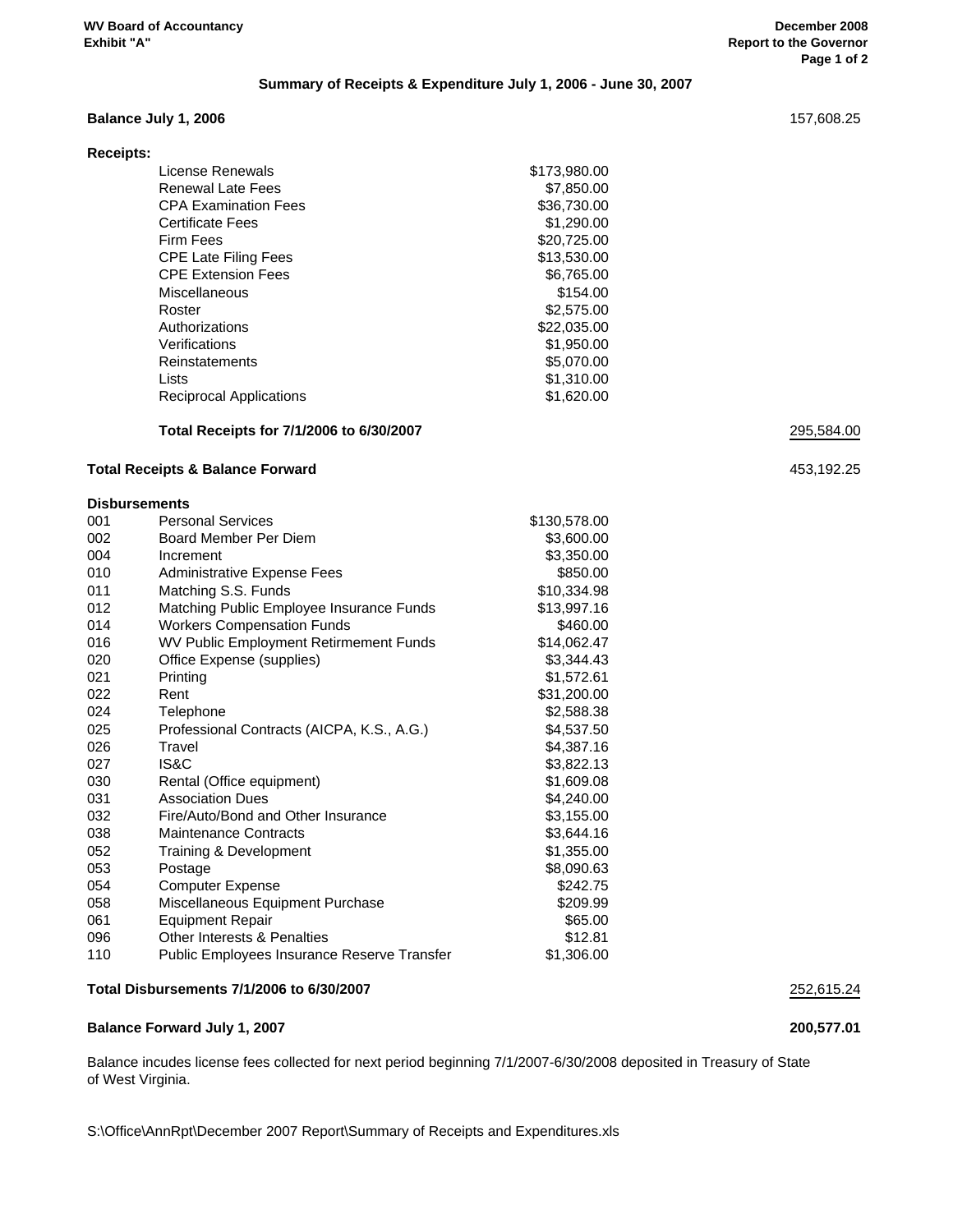# **Balance July 1, 2007** 200,577.01 **Receipts:** Renewals/License Applications  $$268,880.00$ CPA Examination Fees
<br>
S33,290.00

S Disciplinary \$4,235.65<br>CPE Late Filing Fees \$20,010.00 CPE Late Filing Fees Other \$14,624.25 **Total Receipts for 7/1/2007 to 6/30/2008** 341,039.90 **Total Receipts & Balance Forward** 541,616.91 **Disbursements** 001 Personal Services **by Contact 1001** State State State State State State State State State State State State State State State State State State State State State State State State State State State State State State St 002 Board Member Per Diem **\$4,950.00** 004 Increment \$3,500.00 010 Administrative Expense Fees \$900.00 011 Matching S.S. Funds \$11,165.52 012 Matching Public Employee Insurance Funds \$13,637.16 014 Workers Compensation Funds \$482.00 016 WV Public Employment Retirmement Funds \$14,456.22 020 Office Expense (supplies) 63,310.83 021 Printing \$2,930.89 022 Rent \$31,350.00 024 Telephone \$2,585.86 025 Professional Contracts (AICPA, K.S., A.G.) \$9,374.65 026 Travel **Travel Travel 1998** Travel **1998** Travel **\$5,323.72** 027 IS&C \$3,742.96 030 Rental (Office equipment) \$1,755.36 031 Association Dues \$4,240.00 032 Fire/Auto/Bond and Other Insurance \$2,924.00 038 Maintenance Contracts **\$4,372.17** 051 Miscellaneous **\$131.00** 052 Training & Development \$99.00 053 Postage \$13,063.22 054 Computer Expense **\$6,542.59** 058 Miscellaneous Equipment Purchase \$1,149.14 061 Equipment Repair **but a set of the COVID-1000** COVID-1000 S202.00 096 Other Interests & Penalties **613.65** Characterization of the Manual Assembly 096 Other Interests & Penalties 110 Public Employees Insurance Reserve Transfer \$1,342.00 160 Retirement Health Benefit Trust **160** \$3,020.82 **Total Disbursements 7/1/2007 to 6/30/2008** 286,545.76

**Summary of Receipts & Expenditure July 1, 2007 - June 30, 2008**

#### **Balance Forward July 1, 2008 255,071.15**

Balance incudes license fees collected for next period beginning 7/1/2008-6/30/2009 deposited in Treasury of State of West Virginia.

S:\Office\AnnRpt\December 2008 Report\Summary of Receipts and Expenditures.xls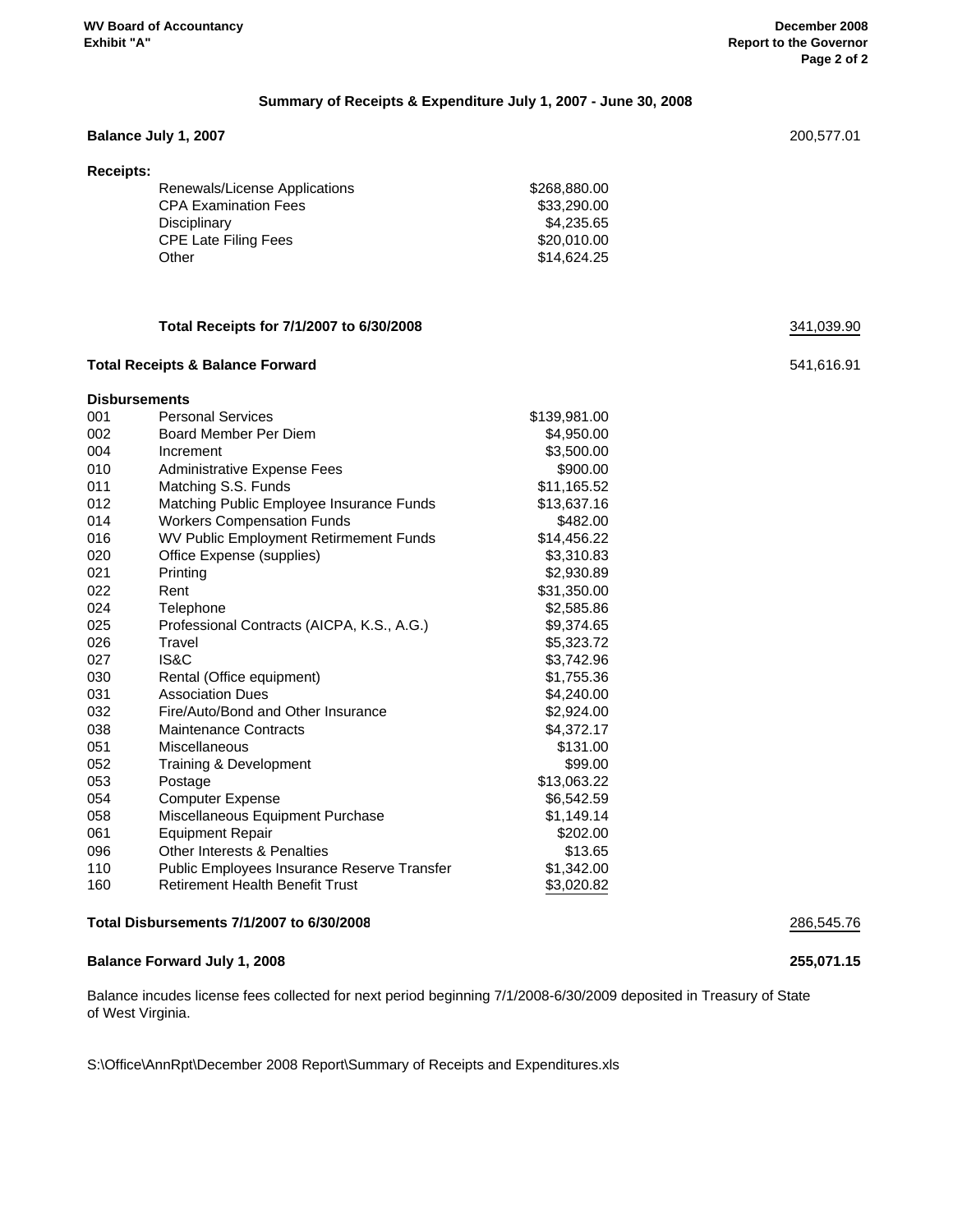# **Certificates Issued July 1, 2006 to June 30, 2007**

|                |          | Number Issued Reciprocal State                                    | Date                     | <b>Last Name</b>   | <b>First Name</b>  | <b>Middle</b>   | <b>Suffix</b> | City                                     | <b>State</b> |
|----------------|----------|-------------------------------------------------------------------|--------------------------|--------------------|--------------------|-----------------|---------------|------------------------------------------|--------------|
| 1              | WV004580 | OH                                                                | 07/01/2006               | <b>ROWE</b>        | <b>BETTY MARIE</b> |                 |               | SOUTH POINT                              | OH           |
| 2              | WV004581 |                                                                   | 07/01/2006               | <b>HOLMES</b>      | <b>KAREN</b>       | Α               |               | ST ALBANS                                | WV           |
| 3              | WV004582 | VA                                                                | 11/04/2006               | <b>LINDSAY</b>     | <b>JACOB</b>       | <b>RYAN</b>     |               | <b>ELKVIEW</b>                           | WV           |
| 4              | WV004583 | MD                                                                | 07/21/2006               | <b>GAINEY</b>      | <b>STEVEN</b>      | <b>ALAN</b>     |               | <b>CHARLES TOWN</b>                      | WV           |
| 5              | WV004584 |                                                                   | 07/21/2006               | <b>CHAFFIN</b>     | <b>CHRISTIE</b>    | D               |               | <b>HUNTINGTON</b>                        | WV           |
| 6              | WV004585 |                                                                   | 07/21/2006               | <b>COCHRAN</b>     | MELINDA            | <b>JANE</b>     |               | <b>BARBOURSVILLE</b>                     | WV           |
| $\overline{7}$ | WV004586 |                                                                   | 07/21/2006               | <b>FANG</b>        | <b>LIANG</b>       |                 |               | PORT CHESTER                             | <b>NY</b>    |
| 8              | WV004587 |                                                                   | 07/21/2006               | EPPERLY            | <b>REGINA</b>      | <b>DIANE</b>    |               | PARKERSBURG                              | WV           |
| 9              | WV004588 |                                                                   | 07/21/2006               | CASTO              | <b>DANIEL</b>      | <b>MONROE</b>   |               | <b>BELLEVILLE</b>                        | WV           |
| 10             | WV004589 |                                                                   | 07/21/2006               | <b>RUNION</b>      | <b>KIMBERLY</b>    | <b>DAWN</b>     |               | PT PLEASANT                              | WV           |
| 11             | WV004590 |                                                                   | 07/28/2006               | <b>JONES</b>       | <b>MICHAEL</b>     | ALLEN           |               | <b>NASHVILLE</b>                         | TN           |
| 12             | WV004591 |                                                                   | 07/28/2006               | YOUSAF             | ASMA               | В               |               | <b>CHARLESTON</b>                        | WV           |
| 13             | WV004592 | PA                                                                | 08/14/2006               | <b>UNDERHILL</b>   | <b>JAMES</b>       | <b>FELTON</b>   |               | <b>CHARLESTON</b>                        | WV           |
| 14             | WV004593 | VA                                                                | 09/01/2006               | <b>LEWIS</b>       | <b>ERIC</b>        | <b>JASON</b>    |               | <b>SHEPHERDSTOWN</b>                     | WV           |
| 15             | WV004594 |                                                                   | 09/20/2006               | <b>HILDRETH</b>    | LORI               | <b>BETH</b>     |               | <b>FALLS CHURCH</b>                      | VA           |
| 16             | WV004595 | <b>AL</b>                                                         | 09/01/2006               | <b>HINTON</b>      | <b>JIMMY</b>       | CARL            |               | FT GAY                                   | WV           |
| 17             | WV004596 |                                                                   | 09/20/2006               | <b>GANDOLFI</b>    | <b>MARK</b>        |                 |               | <b>FAIRMONT</b>                          | WV           |
| 18             | WV004597 |                                                                   | 10/09/2006               | <b>MEADOWS</b>     | <b>AMANDA</b>      | <b>DAWN</b>     |               | <b>CHARLESTON</b>                        | WV           |
| 19             | WV004598 |                                                                   | 10/09/2006               | <b>HAGER</b>       | <b>JOSEPH</b>      | <b>MICHAEL</b>  |               | <b>BARBOURSVILLE</b>                     | WV           |
| 20             | WV004599 |                                                                   | 10/17/2006               | <b>CALVERT</b>     | <b>MATTHEW</b>     | <b>GREGORY</b>  |               | <b>CLARKSBURG</b>                        | WV           |
| 21             | WV004600 |                                                                   | 10/17/2006               | <b>MATHENY</b>     | <b>RODERICK</b>    | C               | <b>JR</b>     | <b>RIPLEY</b>                            | WV           |
| 22             | WV004601 |                                                                   | 10/17/2006               | <b>WITT</b>        | <b>CLINT</b>       | <b>WOOD</b>     |               | <b>DUNBAR</b>                            | WV           |
| 23             | WV004602 |                                                                   | 10/19/2006               | <b>SHEFF</b>       | <b>COURTNEY</b>    | <b>LYNN</b>     |               | KENNA                                    | WV           |
| 24             | WV004603 |                                                                   | 10/19/2006               | <b>GARTON</b>      | <b>MICHAEL</b>     | WILLIAM         |               | ST ALBANS                                | WV           |
| 25             | WV004604 |                                                                   | 10/26/2006               | <b>MORGAN</b>      | <b>BRIAN</b>       | J               |               | <b>POCA</b>                              | WV           |
| 26             | WV004605 | MD                                                                | 10/09/2006               | <b>IHNDRIS</b>     | CARA               | <b>MONGELLI</b> |               | <b>MARTINSBURG</b>                       | WV           |
| 27             | WV004606 | NC                                                                | 10/28/2006               | <b>PASFIELD</b>    | <b>JUSTIN</b>      | <b>ROBERT</b>   |               | <b>MORGANTOWN</b>                        | WV           |
| 28             | WV004607 |                                                                   | 11/04/2006               | <b>ZHANG</b>       | QI                 |                 |               | <b>MORGANTOWN</b>                        | WV           |
| 29             | WV004608 | MD                                                                | 11/14/2006               | LAWYER             | CHAD               | <b>ROBERT</b>   |               | <b>MARTINSBURG</b>                       | WV           |
| 30             | WV004609 | MD                                                                | 11/30/2006               | <b>TULLY</b>       | <b>RICHARD</b>     | <b>ALLAN</b>    |               | <b>CHARLESTON</b>                        | WV           |
| 31             | WV004610 |                                                                   | 12/06/2006               | <b>BRAVERMAN</b>   | <b>IRINA</b>       |                 |               | <b>MORGANTOWN</b>                        | WV           |
| 32             | WV004611 |                                                                   | 12/11/2006               | <b>FILLIPOVICH</b> | <b>HOLLY</b>       | <b>MARIE</b>    |               | <b>MARTINS FERRY</b>                     | OH           |
| 33             | WV004612 |                                                                   | 12/11/2006               | <b>WILSON</b>      | <b>ELIOTT</b>      | <b>ROSS</b>     |               | <b>HUNTINGTON</b>                        | WV           |
| 34             | WV004613 | MO                                                                | 12/11/2006               | <b>ALLEN</b>       | <b>ELIZABETH</b>   | D               |               | <b>GERRARDSTOWN</b>                      | WV           |
|                |          |                                                                   |                          | <b>BENNETT</b>     | <b>LINDSEY</b>     | <b>JO</b>       |               | CHARLESTON                               | WV           |
| 35             | WV004614 |                                                                   | 01/11/2007<br>01/11/2007 | <b>HILL</b>        | <b>JOHN</b>        | <b>MICHAEL</b>  |               | <b>HUNTINGTON</b>                        | WV           |
| 36             | WV004615 |                                                                   |                          |                    |                    |                 | Ш.            |                                          | WV           |
| 37             | WV004616 |                                                                   | 01/11/2007               | <b>LONG</b>        | <b>MARY</b>        | <b>MARIE</b>    |               | <b>CROSS LANES</b><br><b>PARKERSBURG</b> | WV           |
| 38             | WV004617 |                                                                   | 01/11/2007               | <b>MAHONEY</b>     | <b>SUSAN</b>       | ANDREA          |               |                                          | WV           |
| 39             | WV004618 |                                                                   | 01/11/2007               | <b>WIX</b>         | AARON              | WESLEY          |               | <b>VIENNA</b>                            | WV           |
| 40             | WV004619 |                                                                   | 01/11/2007               | <b>HOOD</b>        | <b>STEPHEN</b>     | <b>TAYLOR</b>   |               | <b>HUNTINGTON</b>                        |              |
| 41             | WV004620 |                                                                   | 01/22/2007               | CAMERON            | <b>ERICA</b>       | <b>DAWN</b>     |               | <b>VIENNA</b>                            | WV           |
| 42             | WV004621 |                                                                   | 01/22/2007               | <b>STEWART</b>     | <b>JENNIFER</b>    | <b>LYNN</b>     |               | <b>ANMOORE</b>                           | WV           |
| 43             | WV004622 | KY                                                                | 01/23/2007               | CALDWELL           | <b>ANTHONY</b>     | M               |               | <b>CHARLESTON</b>                        | WV           |
| 44             | WV004623 | PA                                                                | 01/23/2007               | WADE               | <b>TRACEY</b>      | D               |               | <b>CARMICHAELS</b>                       | PA           |
| 45             | WV004624 |                                                                   | 01/30/2007               | WU                 | <b>JIAJIA</b>      |                 |               | S CHARLESTON                             | WV           |
| 46             | WV004625 |                                                                   | 01/30/2007               | <b>GUM</b>         | <b>STEVEN</b>      | <b>RAY</b>      |               | <b>NITRO</b>                             | WV           |
| 47             | WV004626 |                                                                   | 01/31/2007               | <b>KEPLINGER</b>   | <b>STEPHEN</b>     | <b>TODD</b>     |               | <b>CROSS LANES</b>                       | WV           |
| 48             | WV004627 |                                                                   | 02/01/2007               | <b>BIRCHMAN</b>    | LORI               | <b>LINN</b>     |               | <b>MORGANTOWN</b>                        | WV           |
| 49             | WV004628 | MD                                                                | 02/18/2007               | <b>ITELL</b>       | <b>JOHN</b>        | <b>PATRICK</b>  |               | WILLIAMSPORT                             | MD           |
| 50             | WV004629 | <b>NM</b>                                                         | 02/18/2007               | <b>BECKER</b>      | <b>CHARLES</b>     | <b>PATRICK</b>  | PH.D.         | <b>GLENVILLE</b>                         | WV           |
| 51             | WV004630 | OH                                                                | 02/21/2007               | <b>TENNEY</b>      | <b>DAVID</b>       | <b>BRIAN</b>    |               | <b>MARIETTA</b>                          | OH           |
| 52             | WV004631 |                                                                   | 03/13/2007               | <b>SERGENT</b>     | AMANDA             | <b>JANE</b>     |               | <b>HUNTINGTON</b>                        | WV           |
| 53             | WV004632 |                                                                   | 03/28/2007               | <b>JONES</b>       | MARGARET           | <b>JEAN</b>     |               | <b>MORGANTOWN</b>                        | WV           |
| 54             | WV004633 |                                                                   | 03/29/2007               | <b>JOHNSON</b>     | ANNA               | J               |               | SAINT ALBANS                             | WV           |
| 55             | WV004634 |                                                                   | 03/29/2007               | <b>THORNE</b>      | AMY                | м               |               | <b>S CHARLESTON</b>                      | WV           |
| 56             | WV004635 |                                                                   | 04/04/2007               | <b>JARRETT</b>     | <b>BROCK</b>       | <b>ALAN</b>     |               | <b>POCA</b>                              | WV           |
| 57             | WV004636 |                                                                   | 04/06/2007               | <b>BAKER</b>       | <b>SUSAN</b>       | R               |               | <b>COOLVILLE</b>                         | OH           |
| 58             | WV004637 |                                                                   | 04/06/2007               | DEPROSPERO HERMAN  |                    | <b>EDWARD</b>   |               | <b>MORGANTOWN</b>                        | WV           |
| 59             | WV004638 |                                                                   | 04/27/2007               | <b>STEVENS</b>     | JONATHAN           | P               |               | <b>HUNDRED</b>                           | WV           |
|                | WV004639 | Did not certify until 7/1/07 -- Will appear on next year's report |                          |                    |                    |                 |               |                                          |              |
| 60             | WV004640 | VA                                                                | 06/18/2007               | LIU                | HUI                |                 |               | <b>HAGERSTOWN</b>                        | MD           |
| 61             | WV004641 | VA                                                                | 05/11/2007               | <b>ROMINE</b>      | <b>BRIAN</b>       | <b>PATRICK</b>  |               | <b>SHEPHERDSTOWN</b>                     | WV           |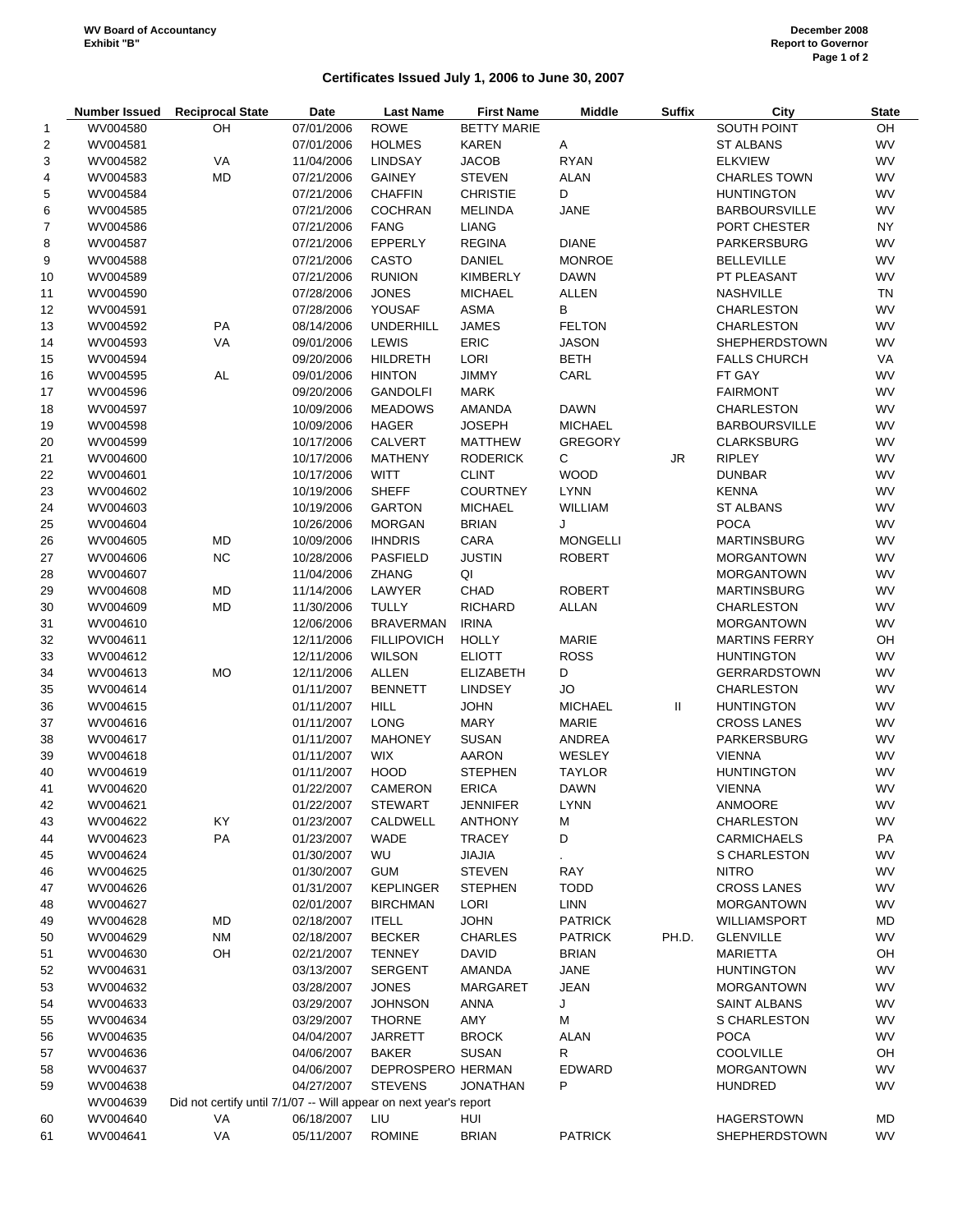# **Certificates Issued July 1, 2007 to June 30, 2008**

|                | <b>Number Issued</b> | <b>Reciprocal State</b> | Date       | <b>Last Name</b>    | <b>First Name</b> | <b>Middle</b>      | <b>Suffix</b> | City                    | <b>State</b> |
|----------------|----------------------|-------------------------|------------|---------------------|-------------------|--------------------|---------------|-------------------------|--------------|
| 1              | WV004639             | OH                      | 07/01/2007 | GO                  | <b>KYOMI</b>      |                    |               | <b>VINCENT</b>          | OH           |
| $\overline{2}$ | WV004642             |                         | 07/01/2007 | COX                 | <b>SABRINA</b>    | <b>NICOLE</b>      |               | <b>ASHFORD</b>          | <b>WV</b>    |
| 3              | WV004643             | PA                      | 07/01/2007 | <b>REYNOLDS</b>     | <b>BRUCE</b>      | <b>ALLAN</b>       |               | <b>HURRICANE</b>        | <b>WV</b>    |
| $\overline{4}$ | WV004644             |                         | 07/03/2007 | <b>JILES</b>        | <b>ERIC</b>       | <b>SHANE</b>       |               | PARKERSBURG             | <b>WV</b>    |
| $\mathbf 5$    | WV004645             |                         | 07/03/2007 | <b>RINE</b>         | <b>TERRY</b>      | L                  |               | <b>CHARLESTON</b>       | <b>WV</b>    |
| 6              | WV004646             |                         | 07/23/2007 | <b>AMMONS</b>       | <b>ERIC</b>       | <b>BLAINE</b>      |               | <b>ST ALBANS</b>        | <b>WV</b>    |
| $\overline{7}$ | WV004647             |                         | 07/23/2007 | <b>BENEKER</b>      | <b>CHRISTINA</b>  | <b>ANN</b>         |               | <b>CROSS LANES</b>      | <b>WV</b>    |
| 8              | WV004648             |                         | 07/23/2007 | <b>HADDIX</b>       | <b>ROBERTA</b>    | CAROL              |               | <b>ELKINS</b>           | <b>WV</b>    |
| 9              | WV004649             | OH                      | 08/16/2007 | <b>HAYES</b>        | <b>TWANA</b>      | S                  |               | <b>CROSS LANES</b>      | WV           |
| 10             | WV004650             |                         | 08/16/2007 | <b>GIANOLA</b>      | <b>JASON</b>      | <b>ANTHONY</b>     |               | <b>PITTSBURGH</b>       | PA           |
| 11             | WV004651             |                         | 09/11/2007 | <b>CLOSE</b>        | <b>BRADLEY</b>    | <b>JAMES</b>       |               | <b>BERKELEY SPRINGS</b> | <b>WV</b>    |
| 12             | WV004652             |                         | 09/11/2007 | <b>TILLER</b>       | <b>MATTHEW</b>    | <b>DAVID</b>       |               | <b>BLUEFIELD</b>        | VA           |
| 13             | WV004653             |                         | 09/11/2007 | <b>WELSH</b>        | <b>BRENDAN</b>    | <b>TIMOTHY</b>     |               | <b>WHEELING</b>         | <b>WV</b>    |
| 14             | WV004654             |                         | 09/11/2007 | <b>WHITMORE</b>     | <b>MICHAEL</b>    | <b>MCKAY</b>       |               | <b>SPOKANE</b>          | <b>WA</b>    |
| 15             | WV004655             |                         | 10/06/2007 | <b>ISAACS</b>       | <b>REBECCA</b>    | <b>ANN</b>         |               | <b>CHARLESTON</b>       | <b>WV</b>    |
| 16             | WV004656             |                         | 10/06/2007 | <b>GREGG</b>        | <b>MISTY</b>      | LEE                |               | <b>HUNTINGTON</b>       | <b>WV</b>    |
| 17             | WV004657             | <b>NV</b>               | 10/12/2007 | <b>TRIBBLE</b>      | <b>CHRISTY</b>    |                    |               | <b>ELKINS</b>           | <b>WV</b>    |
| 18             | WV004658             |                         | 10/12/2007 | <b>WHARTON</b>      | <b>STEPHEN</b>    | <b>LEE</b>         |               | <b>WHEELING</b>         | <b>WV</b>    |
| 19             | WV004659             |                         | 10/17/2007 | <b>RINE</b>         | <b>DENA</b>       | RAE                |               | TRIADELPHIA             | <b>WV</b>    |
| 20             | WV004660             | PA                      | 10/17/2007 | <b>LAUFFER</b>      | <b>DEAN</b>       | Α                  |               | <b>HURRICANE</b>        | <b>WV</b>    |
| 21             | WV004661             |                         | 10/24/2007 | <b>ROCKWELL</b>     | <b>ALICIA</b>     | <b>HELEN</b>       |               | <b>CHARLOTTE</b>        | <b>NC</b>    |
| 22             | WV004662             |                         | 10/24/2007 | VAUGHN              | LORI              | P                  |               | <b>BECKLEY</b>          | <b>WV</b>    |
| 23             | WV004663             |                         | 10/24/2007 | <b>NELSON</b>       | <b>MONICA</b>     | <b>LYNN</b>        |               | <b>WEIRTON</b>          | <b>WV</b>    |
| 24             | WV004664             | AL                      | 11/06/2007 | <b>CARPENTER</b>    | <b>DALE</b>       | <b>RICHARD</b>     |               | <b>HURRICANE</b>        | <b>WV</b>    |
| 25             | WV004665             |                         | 11/06/2007 | CASTO               | CASEY             | <b>DAWN</b>        |               | <b>BEVERLY</b>          | <b>WV</b>    |
| 26             | WV004666             | MD                      | 12/19/2007 | <b>HEWETT</b>       | <b>KENNETH</b>    | <b>GENE</b>        |               | <b>BERKELEY SPRINGS</b> | <b>WV</b>    |
| 27             | WV004667             |                         | 12/22/2007 | <b>McCREADY</b>     | <b>MATTHEW</b>    | A                  |               | <b>VIENNA</b>           | <b>WV</b>    |
| 28             | WV004668             | OH                      | 01/08/2008 | <b>MEEK</b>         | <b>ASHLEY</b>     | <b>DAWN</b>        |               | <b>CROSS LANES</b>      | WV           |
| 29             | WV004669             |                         | 01/08/2008 | RAMEY-CORLE CRYSTAL |                   | <b>LYNN</b>        |               | PERRY HALL              | MD           |
| 30             | WV004670             |                         | 01/08/2008 | LAYA                | <b>BRIAN</b>      | <b>CHRISTOPHER</b> |               | <b>CROSS LANES</b>      | WV           |
| 31             | WV004671             |                         | 01/08/2008 | SABATELLI           | <b>JOSEPH</b>     | <b>ROBERT</b>      |               | <b>CLARKSBURG</b>       | WV           |
| 32             | WV004672             |                         | 01/08/2008 | <b>YOST</b>         | <b>HOWARD</b>     | FREDERICK JR       |               | <b>HURRICANE</b>        | WV           |
| 33             | WV004673             |                         | 01/08/2008 | <b>BLEVINS</b>      | SARAH             | <b>ELIZABETH</b>   |               | <b>KINGWOOD</b>         | WV           |
| 34             | WV004674             |                         | 01/16/2008 | <b>FACCI</b>        | <b>NICHOLAS</b>   | <b>JEREMY</b>      |               | <b>MORGANTOWN</b>       | WV           |
| 35             | WV004675             | KY                      | 01/25/2008 | <b>TILSLEY</b>      | <b>JAMES</b>      | <b>CHRISTOPHER</b> |               | <b>FLATWOODS</b>        | KY           |
| 36             | WV004676             |                         | 03/07/2008 | <b>KUHN</b>         | AMY               | <b>REBECCA</b>     |               | SOUTH CHARLESTON        | WV           |
| 37             | WV004677             |                         | 03/07/2008 | <b>PAULEY</b>       | SAMUEL            | ERIC               |               | <b>CHARLESTON</b>       | WV           |
| 38             | WV004678             |                         | 03/12/2008 | <b>HULL</b>         | LAURA             | E                  |               | <b>WINFIELD</b>         | WV           |
| 39             | WV004679             |                         | 03/11/2008 | <b>GREEN</b>        | <b>JERED</b>      | W                  |               | <b>FRAZIERS BOTTON</b>  | WV           |
| 40             | WV004680             |                         | 03/11/2008 | <b>FANNIN</b>       | AKIA              | CHEA               |               | SOUTH POINT             | OH           |
| 41             | WV004681             |                         | 04/04/2008 | <b>SMOLDER</b>      | <b>ASHLEY</b>     | <b>DIANE</b>       |               | <b>SCOTT DEPOT</b>      | WV           |
| 42             | WV004682             |                         | 04/04/2008 | <b>CORBITT</b>      | <b>LISA</b>       | <b>ANN</b>         |               | <b>MINERAL WELLS</b>    | WV           |
| 43             | WV004683             | OH                      | 04/15/2008 | <b>DEMETER</b>      | <b>DOREEN</b>     | MARIE              |               | <b>ST CLAIRSVILLE</b>   | OH           |
| 44             | WV004684             |                         | 04/18/2008 | <b>ZUTARA</b>       | PEDRO             | <b>ERNESTO</b>     |               | <b>DUNBAR</b>           | WV           |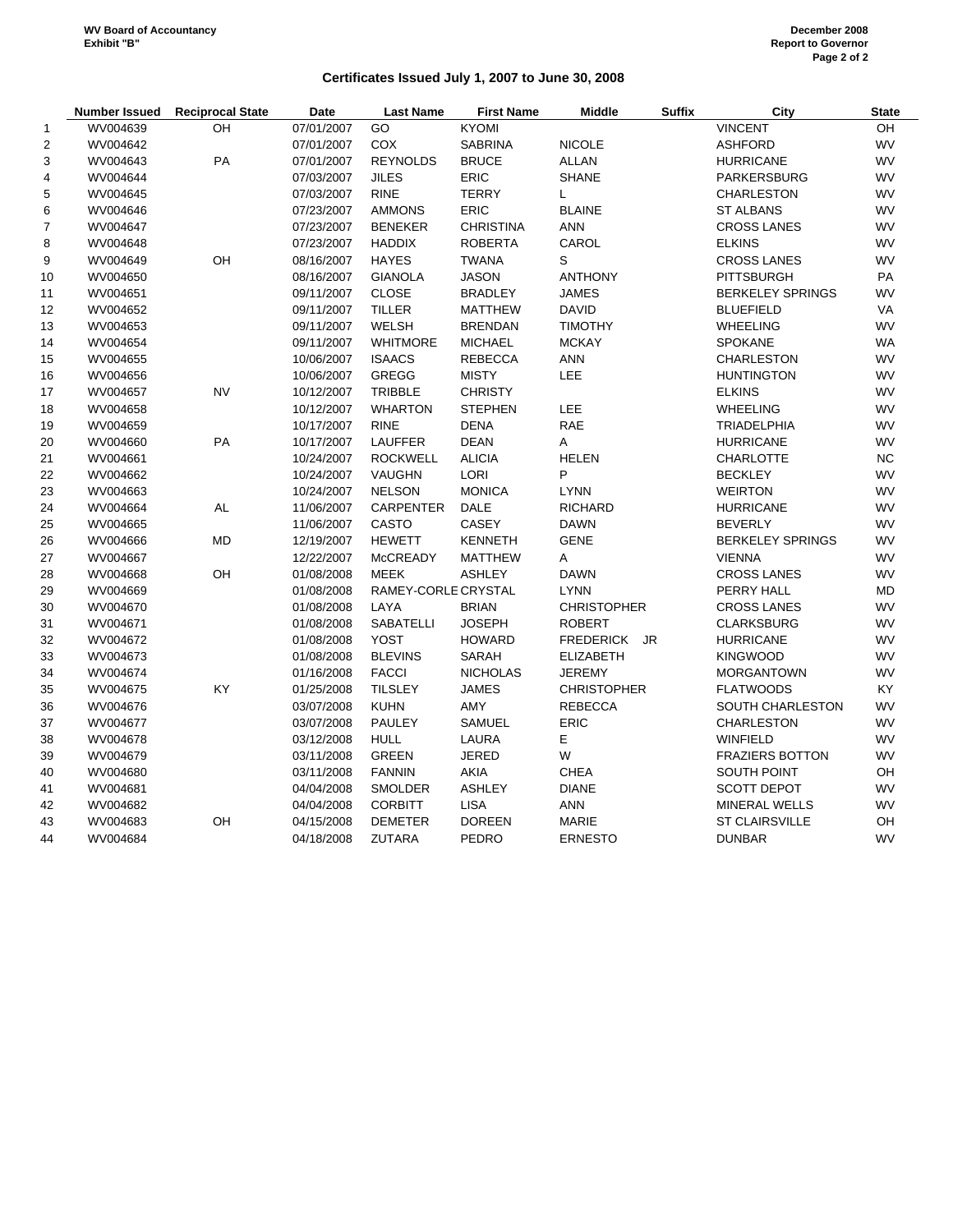# **For Period Beginning July 1, 2006 to June 30, 2007**

# **Exam Section Statistics**

|                   |     | July/Aug 2006 |        |     | Oct/Nov 2006 |        |     | Jan/Feb 2007  |          |     | April/May 2007 |        |
|-------------------|-----|---------------|--------|-----|--------------|--------|-----|---------------|----------|-----|----------------|--------|
| <b>Subjects</b>   | Sat | <b>Passed</b> | $\%$   | Sat | Passed       | %      | Sat | <b>Passed</b> | # Passed | Sat | <b>Passed</b>  | %      |
| <b>AUD</b>        | 28  | 10            | 35.71% | 46  | 15           | 32.61% | 28  |               | 14.29%   | 36  | 19             | 52.78% |
| <b>BEC</b>        | 35  |               | 25.71% | 33  | 15           | 45.45% | 31  |               | 12.90%   | 23  |                | 17.39% |
| <b>REG</b>        | 38  | 13            | 34.21% | 36  | 10           | 27.78% | 27  |               | 33.33%   | 28  |                | 25.00% |
| <b>FAR</b>        | 40  | 11            | 27.50% | 34  | 12           | 35.29% | 23  |               | 39.13%   | 32  |                | 25.00% |
| <b>Totals Per</b> |     |               |        |     |              |        |     |               |          |     |                |        |
| <b>Section</b>    | 141 | 43            | 30.50% | 149 | 52           | 34.90% | 109 | 26            | 23.85%   | 119 | 38             | 31.93% |

#### **Individual Candidate Statistics**

| <b>Testing Period</b>                | Total Candidates Who Sat | <b>Total Who Passed</b> | %      |
|--------------------------------------|--------------------------|-------------------------|--------|
| July/Aug 2006                        | 102                      |                         | 8.82%  |
| Oct/Nov 2006                         | 103                      | 12                      | 11.65% |
| Jan/Feb 2007                         | 87                       | 8                       | 9.20%  |
| April/May 2007                       | 90                       |                         | 5.56%  |
| July 1, 2006 to June 30, 2007 Totals | 382                      | 34                      | 8.90%  |

# **For Period Beginning July 1, 2007 to June 30, 2008**

#### **Exam Section Statistics**

|                   |     | July/Aug 2007 |        |     | Oct/Nov 2007 |        |     | Jan/Feb 2007  |          |     | April/May 2007 |        |
|-------------------|-----|---------------|--------|-----|--------------|--------|-----|---------------|----------|-----|----------------|--------|
| <b>Subjects</b>   | Sat | <b>Passed</b> | $\%$   | Sat | Passed       | %      | Sat | <b>Passed</b> | # Passed | Sat | <b>Passed</b>  | %      |
| <b>AUD</b>        | 52  | 16            | 30.77% | 45  | 20           | 44.44% | 23  |               | 26.09%   | 30  | 12             | 40.00% |
| <b>BEC</b>        | 65  | 18            | 27.69% | 48  | 18           | 37.50% | 37  | 15            | 40.54%   | 44  | 16             | 36.36% |
| <b>REG</b>        | 56  | 28            | 50.00% | 33  |              | 27.27% | 33  |               | 33.33%   | 32  | 13             | 40.63% |
| <b>FAR</b>        | 46  | 19            | 41.30% | 43  | 14           | 32.56% | 28  |               | 17.86%   | 27  | 13             | 48.15% |
| <b>Totals Per</b> |     |               |        |     |              |        |     |               |          |     |                |        |
| <b>Section</b>    | 219 | 81            | 36.99% | 169 | 61           | 36.09% | 121 | 37            | 30.58%   | 133 | 54             | 40.60% |

| <b>Testing Period</b>                | Total Candidates Who Sat | <b>Total Who Passed</b> | %      |
|--------------------------------------|--------------------------|-------------------------|--------|
| July/Aug 2007                        | 148                      | 14                      | 9.46%  |
| Oct/Nov 2007                         | 121                      |                         | 6.61%  |
| Jan/Feb 2008                         | 97                       | 8                       | 8.25%  |
| April/May 2008                       | 108                      | 13                      | 12.04% |
| July 1, 2007 to June 30, 2008 Totals | 474                      | 43                      | 9.07%  |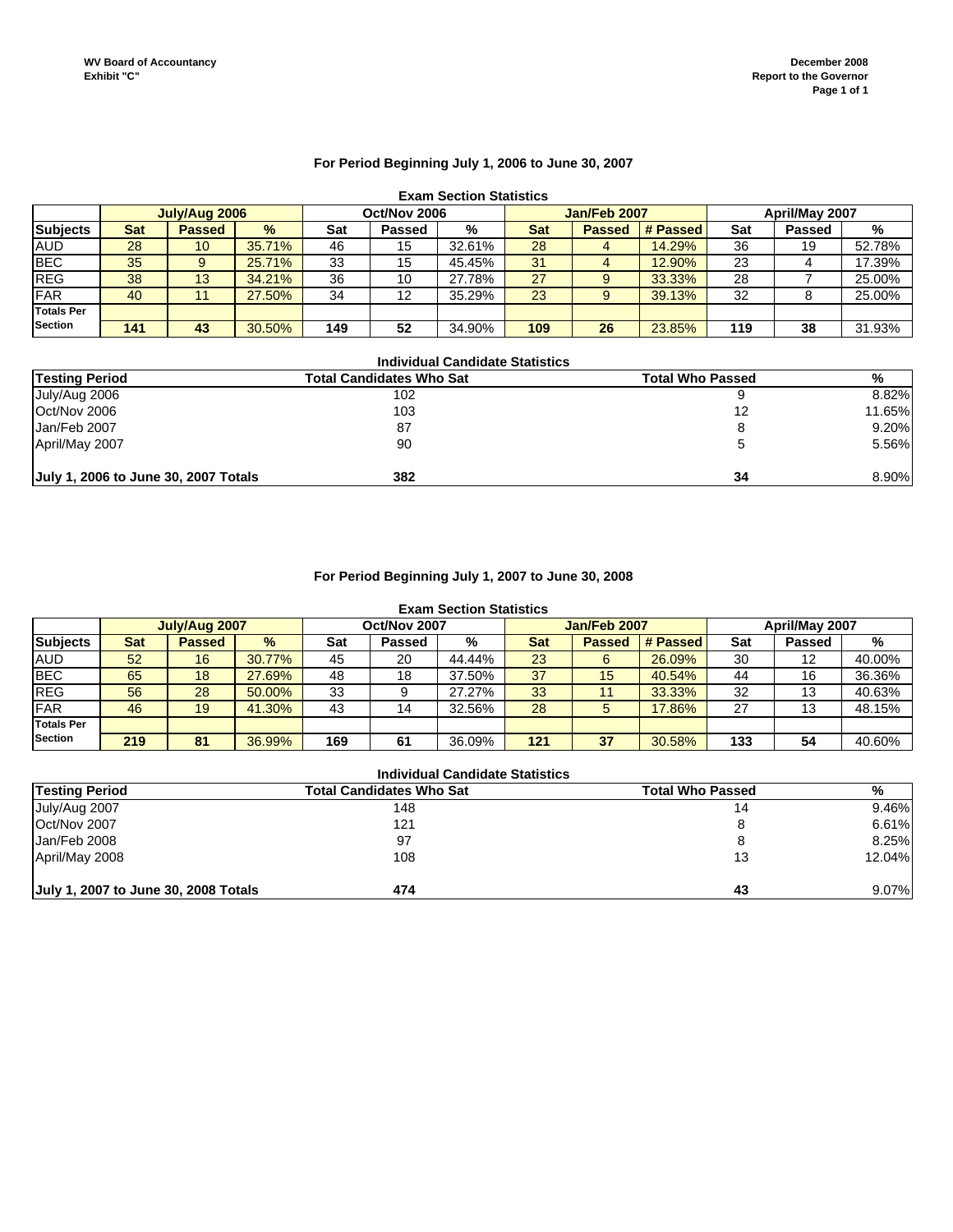#### **December 2008 Report to the Governor Page 1 of 2**

# **For fiscal period beginning July 1, 2006 to June 30, 2007**

|                    |                                              | <b>Licenses and Permits Issued</b>                                                                                               |                      |                  |
|--------------------|----------------------------------------------|----------------------------------------------------------------------------------------------------------------------------------|----------------------|------------------|
|                    | <b>Certified Public Accountants</b>          |                                                                                                                                  |                      | 1994             |
|                    |                                              | Newly Certified CPAs Who Passed Exam in WV                                                                                       |                      | 43               |
|                    | Newly Certified Reciprocal CPAs              |                                                                                                                                  |                      | 16               |
|                    | <b>Total WV CPA Licenses Issued</b>          |                                                                                                                                  |                      | 2053             |
|                    |                                              | Substantial Equivalency Practitioners (Non-resident Permits)                                                                     |                      | 294              |
|                    |                                              | Substantial Equivalency Practitioners Approved During 06-07<br><b>Total Substantial Equivalency Practitioner Licenses Issued</b> |                      | 138<br>432       |
|                    |                                              |                                                                                                                                  |                      |                  |
|                    | <b>Registered Public Accountant Renewals</b> | <b>Non-Resident Public Accountant Renewals</b>                                                                                   |                      | 18<br>4          |
|                    | <b>CPA-Inactives/PA-Inactives</b>            |                                                                                                                                  |                      | 189              |
|                    | Firm Permits Renewed                         |                                                                                                                                  |                      | 287              |
|                    | Firms Permits approved during 06-07          |                                                                                                                                  |                      | <u>37</u>        |
| <b>Total Firms</b> |                                              |                                                                                                                                  |                      | 324              |
|                    |                                              | Accounting Corporations (Firm Permits) Renewed                                                                                   |                      | 93               |
|                    |                                              | Accounting Corporations Approved during 06-07                                                                                    |                      | $\overline{4}$   |
|                    | <b>Total Accounting Corporations</b>         |                                                                                                                                  |                      | 97               |
|                    | PLLC (Firm Permits) Renewed                  |                                                                                                                                  |                      | 58               |
|                    | PLLCs approved during 06-07                  |                                                                                                                                  |                      | 12               |
| <b>Total PLLCs</b> |                                              |                                                                                                                                  |                      | 70               |
|                    | Firm Permits renewed                         |                                                                                                                                  |                      | 287              |
|                    | Firm Permits approved during 06-07           |                                                                                                                                  |                      | <u>37</u>        |
|                    | <b>Total Firm Permits</b>                    |                                                                                                                                  |                      | 324              |
|                    |                                              |                                                                                                                                  |                      | 5                |
|                    | Firms Dissolved During 06-07                 |                                                                                                                                  |                      |                  |
|                    | Firm Authorizations Renewed                  |                                                                                                                                  |                      |                  |
|                    | Firm Authorization approved during 06-07     |                                                                                                                                  |                      |                  |
|                    | <b>Total Firm Authorizations</b>             |                                                                                                                                  |                      | 245<br>31<br>276 |
|                    | <b>Existing Individual Authorizations</b>    |                                                                                                                                  |                      | 104              |
|                    |                                              | Individual Authorization approved during 06-07                                                                                   |                      | 7                |
|                    | <b>Individual Authorization Totals</b>       |                                                                                                                                  |                      | 111              |
|                    |                                              | <b>Board Actions on Complaints</b>                                                                                               |                      |                  |
|                    |                                              |                                                                                                                                  |                      |                  |
|                    | Cases Closed                                 |                                                                                                                                  | 4                    |                  |
|                    | Cases continued                              |                                                                                                                                  | 6                    |                  |
|                    |                                              | Cases determined not within the Board's purv                                                                                     | 3                    |                  |
|                    |                                              | Cases from other periods that were closed                                                                                        | 3                    |                  |
|                    | <b>Total Complaints</b>                      | Cases from other periods that are continued                                                                                      | $\overline{0}$<br>16 |                  |
|                    |                                              |                                                                                                                                  |                      |                  |
|                    | Complaint #                                  | <b>Disposition</b>                                                                                                               |                      |                  |
|                    | 2005-20                                      | Closed 11/10/2006                                                                                                                |                      |                  |
|                    | 2005-21                                      | Closed 7/21/2006                                                                                                                 |                      |                  |
|                    | 2005-22                                      | Closed 7/21/2006                                                                                                                 |                      |                  |
|                    | 2006-01                                      | Closed 11/10/2006                                                                                                                |                      |                  |
|                    | 2006-02                                      | Closed 11/10/2006                                                                                                                |                      |                  |
|                    | 2006-03                                      | Dismissed 11/10/2006                                                                                                             |                      |                  |
|                    | 2006-04                                      | Dismissed 1/30/2007                                                                                                              |                      |                  |
|                    | 2006-05                                      | Continued                                                                                                                        |                      |                  |
|                    | 2006-06                                      | Closed 4/27/2007                                                                                                                 |                      |                  |
|                    | 2006-07                                      | Closed 1/30/2007                                                                                                                 |                      |                  |
|                    | 2006-08                                      | Dismissed 1/30/2007                                                                                                              |                      |                  |
|                    | 2007-01                                      | Continued                                                                                                                        |                      |                  |
|                    | 2007-02                                      | Continued                                                                                                                        |                      |                  |
|                    | 2007-03<br>2007-04                           | Continued<br>Continued                                                                                                           |                      |                  |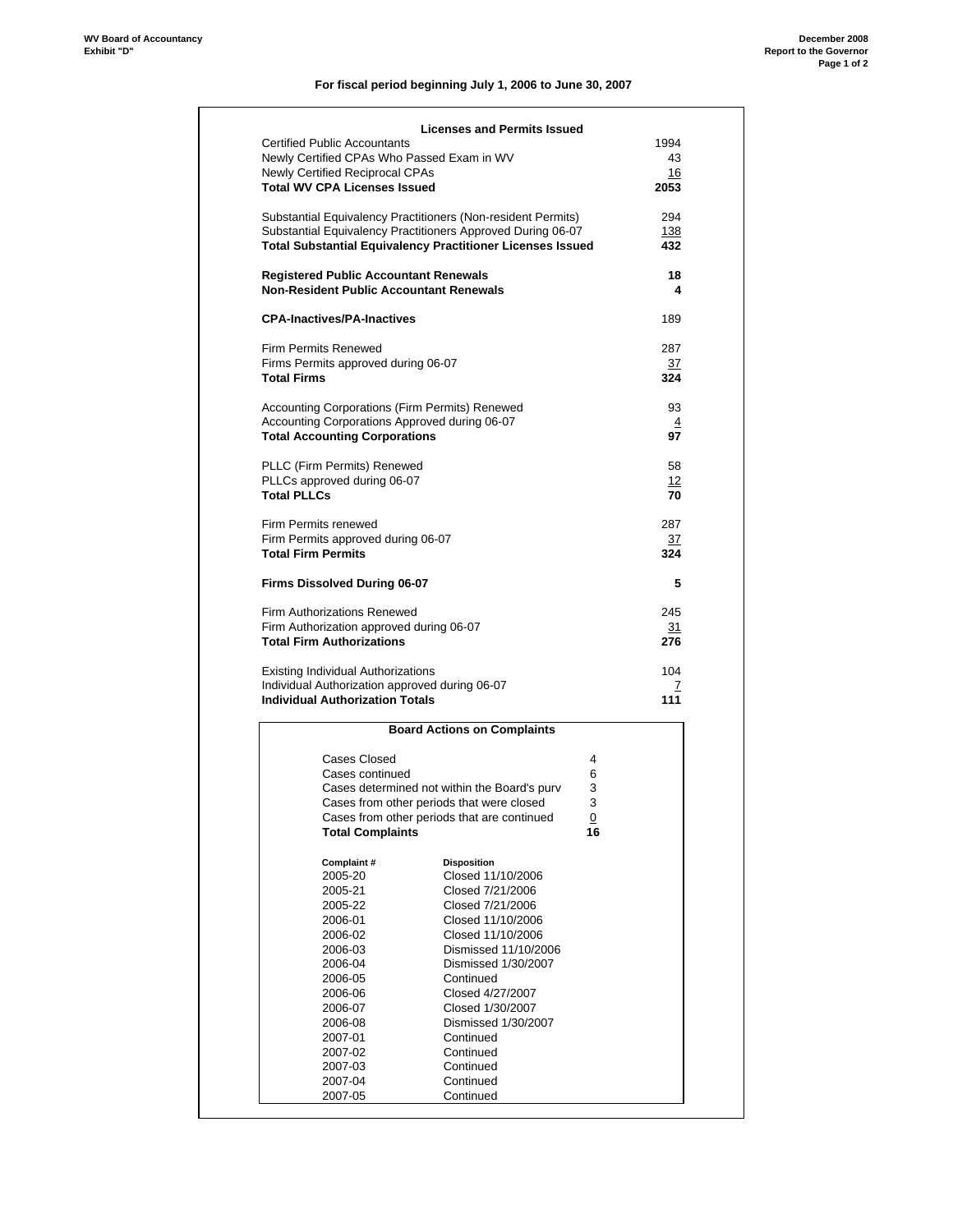# **For fiscal period beginning July 1, 2007 to June 30, 2008**

| <b>Certified Public Accountants Renewals</b><br>2030<br>Newly Certified CPAs Who Passed Exam in WV<br>34<br>Newly Certified Reciprocal CPAs<br>10<br><b>Total WV CPA Licenses Issued</b><br>2074<br>Substantial Equivalency Practitioners (Non-resident Permits)<br>379<br>Substantial Equivalency Practitioners Approved During 07-08<br>77<br><b>Total Substantial Equivalency Practitioner Licenses Issued</b><br>456<br><b>Registered Public Accountant Renewals</b><br>13<br><b>Non-Resident Public Accountant Renewals</b><br>3<br><b>CPA-Inactives/PA-Inactives</b><br>189<br>307<br>Firms Permits approved during 07-08<br><u>37</u><br><b>Total Firm Permits</b><br>344<br>Accounting Corporations (Firm Permits) Renewed<br>89<br>Accounting Corporations Approved during 07-08<br>5<br><b>Total Accounting Corporations</b><br>94<br>PLLC (Firm Permits) Renewed<br>66<br>PLLCs approved during 06-07<br><u> 10</u><br><b>Total PLLCs</b><br>76<br>Firms Dissolved During 07-08<br>$\mathbf{2}$<br>Firm Authorizations Renewed<br>263<br>Firm Authorization approved during 07-08<br>23<br><b>Total Firm Authorizations</b><br>286<br>Existing Individual Authorizations<br>98<br>Individual Authorization approved during 07-08<br>2<br><b>Individual Authorization Totals</b><br>100<br><b>Board Actions on Complaints</b><br>Cases Closed<br>3<br>Cases continued<br>8<br>Cases determined not within the Board's purv<br>1<br>License Revocation<br>1<br>Cases from other periods that were closed<br>6<br>Cases from other periods that are continued<br>1<br><b>Total Complaints</b><br>20<br>Complaint#<br><b>Disposition</b><br>2006-05<br><b>Revoked License</b><br>2007-01<br>Closed<br>2007-02<br>Closed<br>Continued<br>2007-03<br>Closed<br>2007-04<br>Closed<br>2007-05<br>2007-06<br>Closed<br>2008-01<br>Closed<br>2008-02<br>Withdrawn<br>Continued<br>2008-03<br>Continued<br>2008-04<br>Continued<br>2008-05<br>2008-06<br>Continued<br>Continued<br>2008-07<br>2008-08<br>Continued<br>2008-09A<br>Continued<br>Closed<br>2008-09B<br>2008-10<br>Closed<br>2008-11<br>Closed<br>2008-12<br>Continued |                             |  |  |
|-------------------------------------------------------------------------------------------------------------------------------------------------------------------------------------------------------------------------------------------------------------------------------------------------------------------------------------------------------------------------------------------------------------------------------------------------------------------------------------------------------------------------------------------------------------------------------------------------------------------------------------------------------------------------------------------------------------------------------------------------------------------------------------------------------------------------------------------------------------------------------------------------------------------------------------------------------------------------------------------------------------------------------------------------------------------------------------------------------------------------------------------------------------------------------------------------------------------------------------------------------------------------------------------------------------------------------------------------------------------------------------------------------------------------------------------------------------------------------------------------------------------------------------------------------------------------------------------------------------------------------------------------------------------------------------------------------------------------------------------------------------------------------------------------------------------------------------------------------------------------------------------------------------------------------------------------------------------------------------------------------------------------------------------------------------------------------------------------------------------------------------|-----------------------------|--|--|
|                                                                                                                                                                                                                                                                                                                                                                                                                                                                                                                                                                                                                                                                                                                                                                                                                                                                                                                                                                                                                                                                                                                                                                                                                                                                                                                                                                                                                                                                                                                                                                                                                                                                                                                                                                                                                                                                                                                                                                                                                                                                                                                                     |                             |  |  |
|                                                                                                                                                                                                                                                                                                                                                                                                                                                                                                                                                                                                                                                                                                                                                                                                                                                                                                                                                                                                                                                                                                                                                                                                                                                                                                                                                                                                                                                                                                                                                                                                                                                                                                                                                                                                                                                                                                                                                                                                                                                                                                                                     |                             |  |  |
|                                                                                                                                                                                                                                                                                                                                                                                                                                                                                                                                                                                                                                                                                                                                                                                                                                                                                                                                                                                                                                                                                                                                                                                                                                                                                                                                                                                                                                                                                                                                                                                                                                                                                                                                                                                                                                                                                                                                                                                                                                                                                                                                     |                             |  |  |
|                                                                                                                                                                                                                                                                                                                                                                                                                                                                                                                                                                                                                                                                                                                                                                                                                                                                                                                                                                                                                                                                                                                                                                                                                                                                                                                                                                                                                                                                                                                                                                                                                                                                                                                                                                                                                                                                                                                                                                                                                                                                                                                                     |                             |  |  |
|                                                                                                                                                                                                                                                                                                                                                                                                                                                                                                                                                                                                                                                                                                                                                                                                                                                                                                                                                                                                                                                                                                                                                                                                                                                                                                                                                                                                                                                                                                                                                                                                                                                                                                                                                                                                                                                                                                                                                                                                                                                                                                                                     |                             |  |  |
|                                                                                                                                                                                                                                                                                                                                                                                                                                                                                                                                                                                                                                                                                                                                                                                                                                                                                                                                                                                                                                                                                                                                                                                                                                                                                                                                                                                                                                                                                                                                                                                                                                                                                                                                                                                                                                                                                                                                                                                                                                                                                                                                     |                             |  |  |
|                                                                                                                                                                                                                                                                                                                                                                                                                                                                                                                                                                                                                                                                                                                                                                                                                                                                                                                                                                                                                                                                                                                                                                                                                                                                                                                                                                                                                                                                                                                                                                                                                                                                                                                                                                                                                                                                                                                                                                                                                                                                                                                                     |                             |  |  |
|                                                                                                                                                                                                                                                                                                                                                                                                                                                                                                                                                                                                                                                                                                                                                                                                                                                                                                                                                                                                                                                                                                                                                                                                                                                                                                                                                                                                                                                                                                                                                                                                                                                                                                                                                                                                                                                                                                                                                                                                                                                                                                                                     |                             |  |  |
|                                                                                                                                                                                                                                                                                                                                                                                                                                                                                                                                                                                                                                                                                                                                                                                                                                                                                                                                                                                                                                                                                                                                                                                                                                                                                                                                                                                                                                                                                                                                                                                                                                                                                                                                                                                                                                                                                                                                                                                                                                                                                                                                     |                             |  |  |
|                                                                                                                                                                                                                                                                                                                                                                                                                                                                                                                                                                                                                                                                                                                                                                                                                                                                                                                                                                                                                                                                                                                                                                                                                                                                                                                                                                                                                                                                                                                                                                                                                                                                                                                                                                                                                                                                                                                                                                                                                                                                                                                                     | <b>Firm Permits Renewed</b> |  |  |
|                                                                                                                                                                                                                                                                                                                                                                                                                                                                                                                                                                                                                                                                                                                                                                                                                                                                                                                                                                                                                                                                                                                                                                                                                                                                                                                                                                                                                                                                                                                                                                                                                                                                                                                                                                                                                                                                                                                                                                                                                                                                                                                                     |                             |  |  |
|                                                                                                                                                                                                                                                                                                                                                                                                                                                                                                                                                                                                                                                                                                                                                                                                                                                                                                                                                                                                                                                                                                                                                                                                                                                                                                                                                                                                                                                                                                                                                                                                                                                                                                                                                                                                                                                                                                                                                                                                                                                                                                                                     |                             |  |  |
|                                                                                                                                                                                                                                                                                                                                                                                                                                                                                                                                                                                                                                                                                                                                                                                                                                                                                                                                                                                                                                                                                                                                                                                                                                                                                                                                                                                                                                                                                                                                                                                                                                                                                                                                                                                                                                                                                                                                                                                                                                                                                                                                     |                             |  |  |
|                                                                                                                                                                                                                                                                                                                                                                                                                                                                                                                                                                                                                                                                                                                                                                                                                                                                                                                                                                                                                                                                                                                                                                                                                                                                                                                                                                                                                                                                                                                                                                                                                                                                                                                                                                                                                                                                                                                                                                                                                                                                                                                                     |                             |  |  |
|                                                                                                                                                                                                                                                                                                                                                                                                                                                                                                                                                                                                                                                                                                                                                                                                                                                                                                                                                                                                                                                                                                                                                                                                                                                                                                                                                                                                                                                                                                                                                                                                                                                                                                                                                                                                                                                                                                                                                                                                                                                                                                                                     |                             |  |  |
|                                                                                                                                                                                                                                                                                                                                                                                                                                                                                                                                                                                                                                                                                                                                                                                                                                                                                                                                                                                                                                                                                                                                                                                                                                                                                                                                                                                                                                                                                                                                                                                                                                                                                                                                                                                                                                                                                                                                                                                                                                                                                                                                     |                             |  |  |
|                                                                                                                                                                                                                                                                                                                                                                                                                                                                                                                                                                                                                                                                                                                                                                                                                                                                                                                                                                                                                                                                                                                                                                                                                                                                                                                                                                                                                                                                                                                                                                                                                                                                                                                                                                                                                                                                                                                                                                                                                                                                                                                                     |                             |  |  |
|                                                                                                                                                                                                                                                                                                                                                                                                                                                                                                                                                                                                                                                                                                                                                                                                                                                                                                                                                                                                                                                                                                                                                                                                                                                                                                                                                                                                                                                                                                                                                                                                                                                                                                                                                                                                                                                                                                                                                                                                                                                                                                                                     |                             |  |  |
|                                                                                                                                                                                                                                                                                                                                                                                                                                                                                                                                                                                                                                                                                                                                                                                                                                                                                                                                                                                                                                                                                                                                                                                                                                                                                                                                                                                                                                                                                                                                                                                                                                                                                                                                                                                                                                                                                                                                                                                                                                                                                                                                     |                             |  |  |
|                                                                                                                                                                                                                                                                                                                                                                                                                                                                                                                                                                                                                                                                                                                                                                                                                                                                                                                                                                                                                                                                                                                                                                                                                                                                                                                                                                                                                                                                                                                                                                                                                                                                                                                                                                                                                                                                                                                                                                                                                                                                                                                                     |                             |  |  |
|                                                                                                                                                                                                                                                                                                                                                                                                                                                                                                                                                                                                                                                                                                                                                                                                                                                                                                                                                                                                                                                                                                                                                                                                                                                                                                                                                                                                                                                                                                                                                                                                                                                                                                                                                                                                                                                                                                                                                                                                                                                                                                                                     |                             |  |  |
|                                                                                                                                                                                                                                                                                                                                                                                                                                                                                                                                                                                                                                                                                                                                                                                                                                                                                                                                                                                                                                                                                                                                                                                                                                                                                                                                                                                                                                                                                                                                                                                                                                                                                                                                                                                                                                                                                                                                                                                                                                                                                                                                     |                             |  |  |
|                                                                                                                                                                                                                                                                                                                                                                                                                                                                                                                                                                                                                                                                                                                                                                                                                                                                                                                                                                                                                                                                                                                                                                                                                                                                                                                                                                                                                                                                                                                                                                                                                                                                                                                                                                                                                                                                                                                                                                                                                                                                                                                                     |                             |  |  |
|                                                                                                                                                                                                                                                                                                                                                                                                                                                                                                                                                                                                                                                                                                                                                                                                                                                                                                                                                                                                                                                                                                                                                                                                                                                                                                                                                                                                                                                                                                                                                                                                                                                                                                                                                                                                                                                                                                                                                                                                                                                                                                                                     |                             |  |  |
|                                                                                                                                                                                                                                                                                                                                                                                                                                                                                                                                                                                                                                                                                                                                                                                                                                                                                                                                                                                                                                                                                                                                                                                                                                                                                                                                                                                                                                                                                                                                                                                                                                                                                                                                                                                                                                                                                                                                                                                                                                                                                                                                     |                             |  |  |
|                                                                                                                                                                                                                                                                                                                                                                                                                                                                                                                                                                                                                                                                                                                                                                                                                                                                                                                                                                                                                                                                                                                                                                                                                                                                                                                                                                                                                                                                                                                                                                                                                                                                                                                                                                                                                                                                                                                                                                                                                                                                                                                                     |                             |  |  |
|                                                                                                                                                                                                                                                                                                                                                                                                                                                                                                                                                                                                                                                                                                                                                                                                                                                                                                                                                                                                                                                                                                                                                                                                                                                                                                                                                                                                                                                                                                                                                                                                                                                                                                                                                                                                                                                                                                                                                                                                                                                                                                                                     |                             |  |  |
|                                                                                                                                                                                                                                                                                                                                                                                                                                                                                                                                                                                                                                                                                                                                                                                                                                                                                                                                                                                                                                                                                                                                                                                                                                                                                                                                                                                                                                                                                                                                                                                                                                                                                                                                                                                                                                                                                                                                                                                                                                                                                                                                     |                             |  |  |
|                                                                                                                                                                                                                                                                                                                                                                                                                                                                                                                                                                                                                                                                                                                                                                                                                                                                                                                                                                                                                                                                                                                                                                                                                                                                                                                                                                                                                                                                                                                                                                                                                                                                                                                                                                                                                                                                                                                                                                                                                                                                                                                                     |                             |  |  |
|                                                                                                                                                                                                                                                                                                                                                                                                                                                                                                                                                                                                                                                                                                                                                                                                                                                                                                                                                                                                                                                                                                                                                                                                                                                                                                                                                                                                                                                                                                                                                                                                                                                                                                                                                                                                                                                                                                                                                                                                                                                                                                                                     |                             |  |  |
|                                                                                                                                                                                                                                                                                                                                                                                                                                                                                                                                                                                                                                                                                                                                                                                                                                                                                                                                                                                                                                                                                                                                                                                                                                                                                                                                                                                                                                                                                                                                                                                                                                                                                                                                                                                                                                                                                                                                                                                                                                                                                                                                     |                             |  |  |
|                                                                                                                                                                                                                                                                                                                                                                                                                                                                                                                                                                                                                                                                                                                                                                                                                                                                                                                                                                                                                                                                                                                                                                                                                                                                                                                                                                                                                                                                                                                                                                                                                                                                                                                                                                                                                                                                                                                                                                                                                                                                                                                                     |                             |  |  |
|                                                                                                                                                                                                                                                                                                                                                                                                                                                                                                                                                                                                                                                                                                                                                                                                                                                                                                                                                                                                                                                                                                                                                                                                                                                                                                                                                                                                                                                                                                                                                                                                                                                                                                                                                                                                                                                                                                                                                                                                                                                                                                                                     |                             |  |  |
|                                                                                                                                                                                                                                                                                                                                                                                                                                                                                                                                                                                                                                                                                                                                                                                                                                                                                                                                                                                                                                                                                                                                                                                                                                                                                                                                                                                                                                                                                                                                                                                                                                                                                                                                                                                                                                                                                                                                                                                                                                                                                                                                     |                             |  |  |
|                                                                                                                                                                                                                                                                                                                                                                                                                                                                                                                                                                                                                                                                                                                                                                                                                                                                                                                                                                                                                                                                                                                                                                                                                                                                                                                                                                                                                                                                                                                                                                                                                                                                                                                                                                                                                                                                                                                                                                                                                                                                                                                                     |                             |  |  |
|                                                                                                                                                                                                                                                                                                                                                                                                                                                                                                                                                                                                                                                                                                                                                                                                                                                                                                                                                                                                                                                                                                                                                                                                                                                                                                                                                                                                                                                                                                                                                                                                                                                                                                                                                                                                                                                                                                                                                                                                                                                                                                                                     |                             |  |  |
|                                                                                                                                                                                                                                                                                                                                                                                                                                                                                                                                                                                                                                                                                                                                                                                                                                                                                                                                                                                                                                                                                                                                                                                                                                                                                                                                                                                                                                                                                                                                                                                                                                                                                                                                                                                                                                                                                                                                                                                                                                                                                                                                     |                             |  |  |
|                                                                                                                                                                                                                                                                                                                                                                                                                                                                                                                                                                                                                                                                                                                                                                                                                                                                                                                                                                                                                                                                                                                                                                                                                                                                                                                                                                                                                                                                                                                                                                                                                                                                                                                                                                                                                                                                                                                                                                                                                                                                                                                                     |                             |  |  |
|                                                                                                                                                                                                                                                                                                                                                                                                                                                                                                                                                                                                                                                                                                                                                                                                                                                                                                                                                                                                                                                                                                                                                                                                                                                                                                                                                                                                                                                                                                                                                                                                                                                                                                                                                                                                                                                                                                                                                                                                                                                                                                                                     |                             |  |  |
|                                                                                                                                                                                                                                                                                                                                                                                                                                                                                                                                                                                                                                                                                                                                                                                                                                                                                                                                                                                                                                                                                                                                                                                                                                                                                                                                                                                                                                                                                                                                                                                                                                                                                                                                                                                                                                                                                                                                                                                                                                                                                                                                     |                             |  |  |
|                                                                                                                                                                                                                                                                                                                                                                                                                                                                                                                                                                                                                                                                                                                                                                                                                                                                                                                                                                                                                                                                                                                                                                                                                                                                                                                                                                                                                                                                                                                                                                                                                                                                                                                                                                                                                                                                                                                                                                                                                                                                                                                                     |                             |  |  |
|                                                                                                                                                                                                                                                                                                                                                                                                                                                                                                                                                                                                                                                                                                                                                                                                                                                                                                                                                                                                                                                                                                                                                                                                                                                                                                                                                                                                                                                                                                                                                                                                                                                                                                                                                                                                                                                                                                                                                                                                                                                                                                                                     |                             |  |  |
|                                                                                                                                                                                                                                                                                                                                                                                                                                                                                                                                                                                                                                                                                                                                                                                                                                                                                                                                                                                                                                                                                                                                                                                                                                                                                                                                                                                                                                                                                                                                                                                                                                                                                                                                                                                                                                                                                                                                                                                                                                                                                                                                     |                             |  |  |
|                                                                                                                                                                                                                                                                                                                                                                                                                                                                                                                                                                                                                                                                                                                                                                                                                                                                                                                                                                                                                                                                                                                                                                                                                                                                                                                                                                                                                                                                                                                                                                                                                                                                                                                                                                                                                                                                                                                                                                                                                                                                                                                                     |                             |  |  |
|                                                                                                                                                                                                                                                                                                                                                                                                                                                                                                                                                                                                                                                                                                                                                                                                                                                                                                                                                                                                                                                                                                                                                                                                                                                                                                                                                                                                                                                                                                                                                                                                                                                                                                                                                                                                                                                                                                                                                                                                                                                                                                                                     |                             |  |  |
|                                                                                                                                                                                                                                                                                                                                                                                                                                                                                                                                                                                                                                                                                                                                                                                                                                                                                                                                                                                                                                                                                                                                                                                                                                                                                                                                                                                                                                                                                                                                                                                                                                                                                                                                                                                                                                                                                                                                                                                                                                                                                                                                     |                             |  |  |
|                                                                                                                                                                                                                                                                                                                                                                                                                                                                                                                                                                                                                                                                                                                                                                                                                                                                                                                                                                                                                                                                                                                                                                                                                                                                                                                                                                                                                                                                                                                                                                                                                                                                                                                                                                                                                                                                                                                                                                                                                                                                                                                                     |                             |  |  |
|                                                                                                                                                                                                                                                                                                                                                                                                                                                                                                                                                                                                                                                                                                                                                                                                                                                                                                                                                                                                                                                                                                                                                                                                                                                                                                                                                                                                                                                                                                                                                                                                                                                                                                                                                                                                                                                                                                                                                                                                                                                                                                                                     |                             |  |  |
|                                                                                                                                                                                                                                                                                                                                                                                                                                                                                                                                                                                                                                                                                                                                                                                                                                                                                                                                                                                                                                                                                                                                                                                                                                                                                                                                                                                                                                                                                                                                                                                                                                                                                                                                                                                                                                                                                                                                                                                                                                                                                                                                     |                             |  |  |
|                                                                                                                                                                                                                                                                                                                                                                                                                                                                                                                                                                                                                                                                                                                                                                                                                                                                                                                                                                                                                                                                                                                                                                                                                                                                                                                                                                                                                                                                                                                                                                                                                                                                                                                                                                                                                                                                                                                                                                                                                                                                                                                                     |                             |  |  |
|                                                                                                                                                                                                                                                                                                                                                                                                                                                                                                                                                                                                                                                                                                                                                                                                                                                                                                                                                                                                                                                                                                                                                                                                                                                                                                                                                                                                                                                                                                                                                                                                                                                                                                                                                                                                                                                                                                                                                                                                                                                                                                                                     |                             |  |  |
|                                                                                                                                                                                                                                                                                                                                                                                                                                                                                                                                                                                                                                                                                                                                                                                                                                                                                                                                                                                                                                                                                                                                                                                                                                                                                                                                                                                                                                                                                                                                                                                                                                                                                                                                                                                                                                                                                                                                                                                                                                                                                                                                     |                             |  |  |
|                                                                                                                                                                                                                                                                                                                                                                                                                                                                                                                                                                                                                                                                                                                                                                                                                                                                                                                                                                                                                                                                                                                                                                                                                                                                                                                                                                                                                                                                                                                                                                                                                                                                                                                                                                                                                                                                                                                                                                                                                                                                                                                                     |                             |  |  |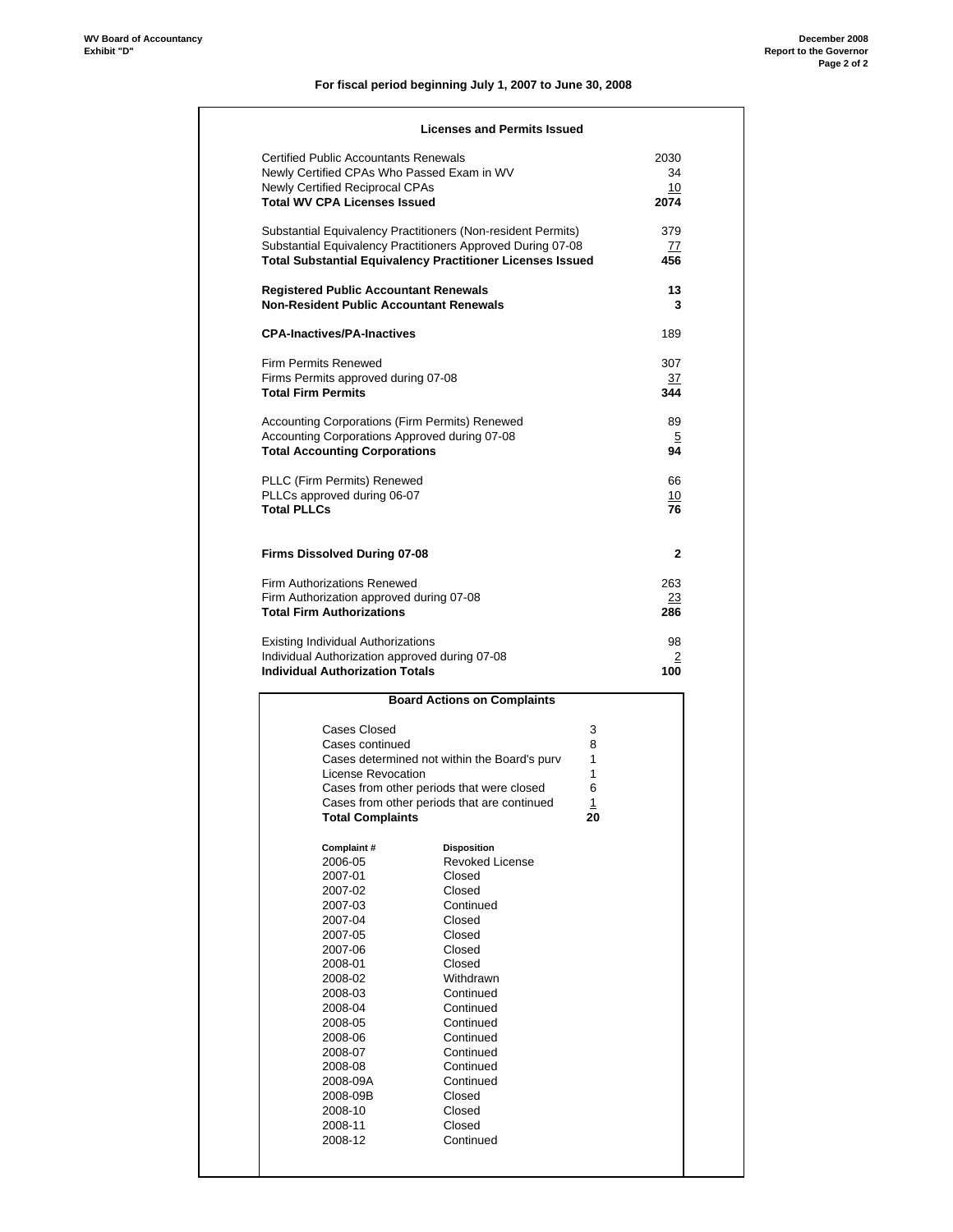# **Accounting Corporation, Professional Limited Liability Companies and Firm Permit Approvals For Period Beginning July 1, 2006 to June 30, 2007**

|                              |         | Registration |                                                              |                     |              |                   |
|------------------------------|---------|--------------|--------------------------------------------------------------|---------------------|--------------|-------------------|
|                              | Firm No | Date         | <b>Company Name</b>                                          | City                | <b>State</b> | County            |
| <b>AC Approvals</b>          |         |              |                                                              |                     |              |                   |
| 1                            | F0364   | 12/11/2006   | SANDRA B NEELY CPA AC                                        | <b>LEWISBURG</b>    | wv           | <b>GREENBRIER</b> |
| 2                            | F0363   | 12/26/2006   | <b>MICHAEL F BLACK CPA AC</b>                                | <b>WINFIELD</b>     | WV           | <b>PUTNAM</b>     |
| 3                            | F0341   | 01/30/2007   | <b>COOPER &amp; ASSOCIATES AC</b>                            | <b>ST ALBANS</b>    | WV           | KANAWHA           |
| 4                            | F0143   | 01/30/2007   | <b>CHAMBERS PATERNO &amp; ASSOCIATES AC</b>                  | <b>CHARLESTON</b>   | WV           | <b>KANAWHA</b>    |
|                              |         |              |                                                              |                     |              |                   |
| <b>PLLC Approvals</b>        |         |              |                                                              |                     |              |                   |
| 1                            | F0344   | 07/01/2006   | <b>RUSSELL EVANS &amp; THOMPSON PLLC</b>                     | <b>HERNDON</b>      | VA           |                   |
| 2                            | F0342   | 07/01/2006   | <b>MARY RICHARDSON CPA ACCOUNTING &amp; TAX SERVICE PLLC</b> | <b>HARPER</b>       | WV           | <b>RALEIGH</b>    |
| 3                            | F0343   | 07/01/2006   | <b>CANDICE A HAWLEY CPA PLLC</b>                             | <b>CHARLESTON</b>   | wv           | <b>KANAWHA</b>    |
| 4                            | F0345   | 07/01/2006   | <b>SULLIVAN WEBB PLLC</b>                                    | <b>HUNTINGTON</b>   | WV           | <b>CABELL</b>     |
| 5                            | F0354   | 10/01/2006   | <b>DECKER &amp; COMPANY PLLC</b>                             | <b>MARTINSBURG</b>  | WV           | <b>BERKELEY</b>   |
| 6                            | F0360   | 11/14/2006   | <b>CHAD R LAWYER CPA PLLC</b>                                | <b>MARTINSBURG</b>  | <b>WV</b>    | <b>BERKELEY</b>   |
| 7                            | F0362   | 12/04/2006   | <b>MAUNZ &amp; COMPANY PLLC</b>                              | <b>CLARKSBURG</b>   | WV           | <b>HARRISON</b>   |
| 8                            | F0361   | 12/04/2006   | <b>CARA M IHNDRIS CPA PLLC</b>                               | <b>MARTINSBURG</b>  | WV           | <b>BERKELEY</b>   |
| 9                            | F0145   | 12/11/2006   | <b>COSTANZO &amp; ASSOCIATES PLLC</b>                        | <b>WHEELING</b>     | wv           | OHIO              |
| 10                           | F0367   | 01/02/2007   | JEFFERY SHOLLIFIELD CPA PLLC                                 | <b>PRINCETON</b>    | WV           | <b>MERCER</b>     |
| 11                           | F0372   | 03/05/2007   | MATHENY LEPORT & PAULEY PLLC                                 | <b>RIPLEY</b>       | WV           | <b>JACKSON</b>    |
| 12                           | F0373   | 03/05/2007   | <b>MILLER &amp; COMPANY PLLC</b>                             | <b>HUNTINGTON</b>   | WV           | <b>CABELL</b>     |
|                              |         |              |                                                              |                     |              |                   |
| <b>Firm Permit Approvals</b> |         |              |                                                              |                     |              |                   |
| 1                            | F0311   | 08/22/2005   | <b>BRUCE LAWSON PLLC</b>                                     | <b>CHARLESTON</b>   | wv           | KANAWHA           |
| 2                            | F0342   | 07/01/2006   | <b>MARY RICHARDSON CPA ACCOUNTING &amp; TAX SERVICE PLLC</b> | <b>HARPER</b>       | WV           | <b>RALEIGH</b>    |
| 3                            | F0343   | 07/01/2006   | <b>CANDICE A HAWLEY CPA PLLC</b>                             | <b>CHARLESTON</b>   | WV           | <b>KANAWHA</b>    |
| 4                            | F0344   | 07/01/2006   | <b>RUSSELL EVANS &amp; THOMPSON PLLC</b>                     | <b>HERNDON</b>      | VA           |                   |
| 5                            | F0345   | 07/01/2006   | <b>SULLIVAN WEBB PLLC</b>                                    | <b>HUNTINGTON</b>   | WV           | <b>CABELL</b>     |
| 6                            | F0346   | 07/01/2006   | DEMPSEY VANTREASE & FOLLIS PLLC                              | <b>MURFREESBORO</b> | ΤN           |                   |
| 7                            | F0347   | 07/01/2006   | <b>CLIFTON GUNDERSON LLP</b>                                 | <b>PEORIA</b>       | IL.          |                   |
| 8                            | F0348   | 07/01/2006   | WILSON PRICE BARRANCO BLANKENSHIP BILLINGSLEY PC             | <b>MONTGOMERY</b>   | AL           |                   |
| 9                            | F0351   | 07/01/2006   | <b>WILLIAM D CANNADY CPA PC</b>                              | <b>SAVANNAH</b>     | GΑ           |                   |
| 10                           | F0353   | 07/15/2006   | NEARMAN MAYNARD VALLEZ CPAS & CONSULTANTS PA                 | <b>MIAMI</b>        | FL.          |                   |
| 11                           | F0349   | 07/28/2006   | <b>ANDERSON &amp; ROERS CPAS LLC</b>                         | <b>ROSEVILLE</b>    | ΜN           |                   |
| 12                           | F0350   | 08/01/2006   | <b>MALIN BERGQUIST &amp; CO LLP</b>                          | ERIE                | PА           |                   |
| 13                           | F0352   | 08/10/2006   | <b>KELLEY GALLOWAY &amp; CO PSC</b>                          | <b>ASHLAND</b>      | ΚY           |                   |
| 14                           | F0354   | 10/01/2006   | <b>DECKER &amp; COMPANY PLLC</b>                             | <b>MARTINSBURG</b>  | WV           | <b>BERKELEY</b>   |
| 15                           | F0355   | 10/02/2006   | <b>BUFFAMANTE WHIPPLE BUTTAFARO PC</b>                       | <b>OLEAN</b>        | NΥ           |                   |
| 16                           | F0356   | 10/24/2006   | <b>POTTER &amp; CO PA</b>                                    | <b>MONROE</b>       | <b>NC</b>    |                   |
| 17                           | F0357   | 11/02/2006   | <b>CAUDILL &amp; ASSOCIATES CPAS</b>                         | <b>PORTSMOUTH</b>   | OН           |                   |
| 18                           | F0358   | 11/02/2006   | <b>SASLOW LUFKIN &amp; BUGGY LLP</b>                         | <b>AVON</b>         | CТ           |                   |
| 19                           | F0360   | 11/14/2006   | <b>CHAD R LAWYER CPA PLLC</b>                                | <b>MARTINSBURG</b>  | WV           | <b>BERKELEY</b>   |
| 20                           | F0361   | 12/04/2006   | <b>CARA M IHNDRIS CPA PLLC</b>                               | <b>MARTINSBURG</b>  | wv           | <b>BERKELEY</b>   |
| 21                           | F0362   | 12/04/2006   | <b>MAUNZ &amp; COMPANY PLLC</b>                              | <b>CLARKSBURG</b>   | WV           | <b>HARRISON</b>   |
| 22                           | F0364   | 12/11/2006   | SANDRA B NEELY CPA AC                                        | <b>LEWISBURG</b>    | WV           | <b>GREENBRIER</b> |
| 23                           | F0363   | 12/26/2006   | <b>MICHAEL F BLACK CPA AC</b>                                | <b>WINFIELD</b>     | WV           | <b>PUTNAM</b>     |
| 24                           | F0365   | 12/29/2006   | ELLIOTT DAVIS LLC                                            | <b>GREENVILLE</b>   | SC           |                   |
| 25                           | F0367   | 01/02/2007   | JEFFERY S HOLLIFIELD CPA PLLC                                | <b>PRINCETON</b>    | WV           | <b>MERCER</b>     |
| 26                           | F0368   | 01/18/2007   | <b>WILLIAM T GRIMM &amp; ASSOCIATES PC</b>                   | <b>UNIONTOWN</b>    | PA           |                   |
| 27                           | F0366   | 01/22/2007   | STEMEN MERTENS STICKLER PHILLIPS CPAs & ASSOC                | <b>COLUMBUS</b>     | OH           |                   |
| 28                           | F0341   | 01/30/2007   | <b>COOPER &amp; ASSOCIATES AC</b>                            | <b>ST ALBANS</b>    | WV           | <b>KANAWHA</b>    |
| 29                           | F0369   | 02/05/2007   | AHMAD ASSOCIATES LTD PC                                      | <b>VIENNA</b>       | VA           |                   |
| 30                           | F0370   | 03/01/2007   | <b>BARBACANE THORNTON &amp; COMPANY</b>                      | <b>WILMINGTON</b>   | DE           |                   |
| 31                           | F0372   | 03/05/2007   | <b>MATHENY LEPORT &amp; PAULEY PLLC</b>                      | <b>RIPLEY</b>       | wv           | <b>JACKSON</b>    |
| 32                           | F0373   | 03/05/2007   | MILLER & COMPANY PLLC                                        | <b>HUNTINGTON</b>   | wv           | <b>CABELL</b>     |
| 33                           | F0371   | 03/07/2007   | <b>VIRCHOW KRAUSE &amp; COMPANY LLP</b>                      | <b>MADISON</b>      | WI           |                   |
| 34                           | F0374   | 03/08/2007   | <b>CHERRY BEKAERT &amp; HOLLAND LLP</b>                      | <b>RICHMOND</b>     | VA           |                   |
| 35                           | F0375   | 03/13/2007   | <b>McGILL POWER BELL &amp; ASSOCIATES LLP</b>                | <b>MEADVILLE</b>    | PA           |                   |
| 36                           | F0376   | 03/20/2007   | <b>ROTZ &amp; STONESIFER PC</b>                              | <b>CHAMBERSBURG</b> | PA           |                   |
| 37                           | F0378   | 04/25/2007   | THE FENTRESS GROUP LLC                                       | <b>COLUMBUS</b>     | OH           |                   |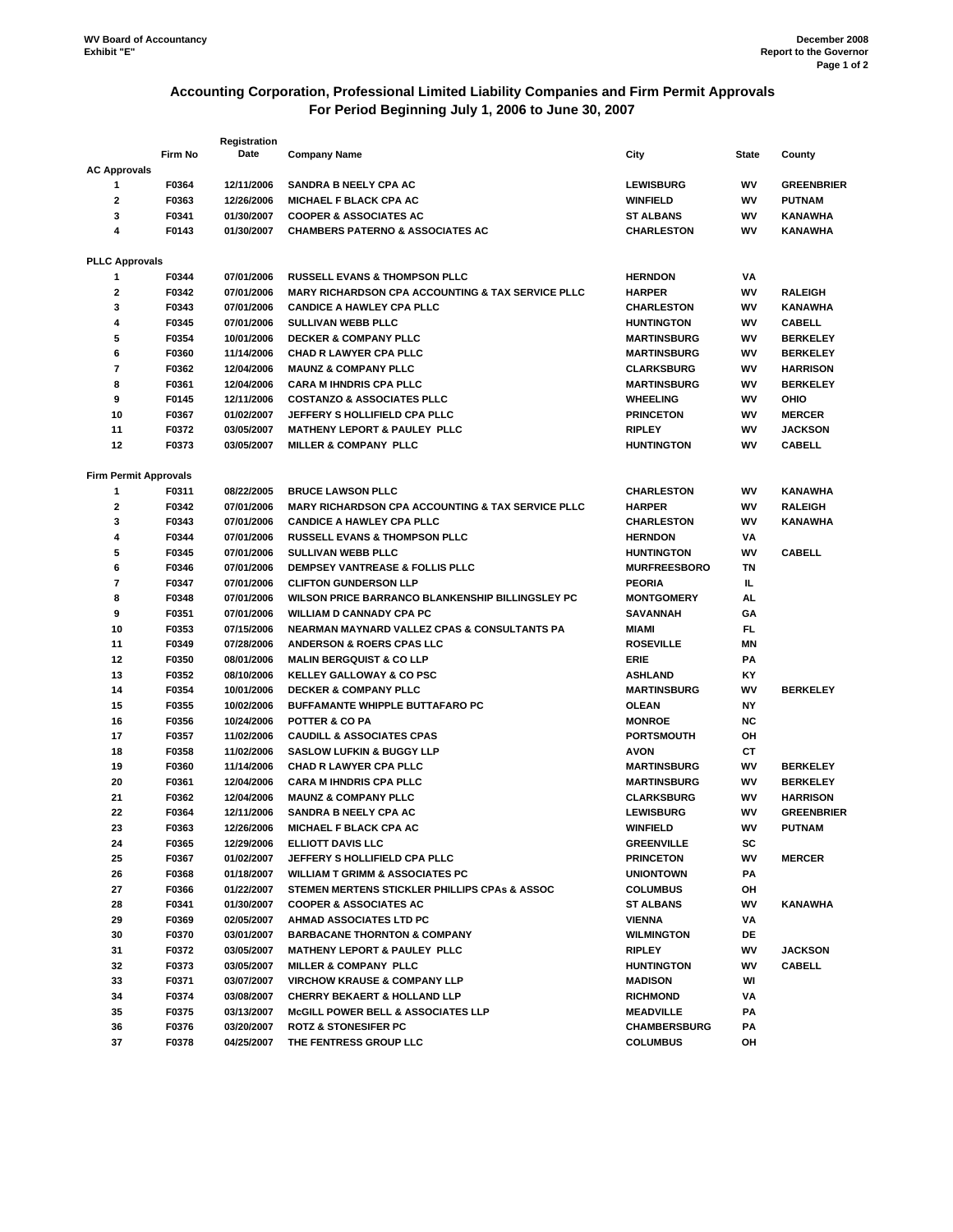# **Accounting Corporation, Professional Limited Liability Companies and Firm Permit Approvals For Period Beginning July 1, 2007 to June 30, 2008**

|                              |         | Registration |                                                                            |                        |              |                  |
|------------------------------|---------|--------------|----------------------------------------------------------------------------|------------------------|--------------|------------------|
|                              | Firm No | Date         | <b>Company Name</b>                                                        | City                   | <b>State</b> | County           |
| <b>AC Approvals</b>          |         |              |                                                                            |                        |              |                  |
| 1                            | F0379   | 07/01/2007   | <b>ERIC J AYERSMAN CPA AC</b>                                              | <b>SOUTH CHARLEST</b>  | WV           | KANAWHA          |
| 2                            | F0390   | 08/10/2007   | <b>LOUIS R PERRY CPA AC</b>                                                | <b>WHEELING</b>        | WV           | OHIO             |
| 3                            | F0398   | 12/13/2007   | <b>DARNELL &amp; COMPANY AC</b>                                            | <b>KEARNEYSVILLE</b>   | wv           | <b>JEFFERSON</b> |
| 4                            | F0399   | 12/30/2007   | <b>BRENDA S PAULEY CPA AC</b>                                              | <b>ELKVIEW</b>         | WV           | KANAWHA          |
| 5                            | F0401   | 01/11/2008   | <b>CHRISTY TRIBBLE CPA AC</b>                                              | <b>ELKINS</b>          | WV           | <b>RANDOLPH</b>  |
| <b>PLLC Approvals</b>        |         |              |                                                                            |                        |              |                  |
| 1                            | F0377   | 07/01/2007   | <b>BENNETT &amp; DOBBINS PLLC</b>                                          | <b>FAIRMONT</b>        | WV           | <b>MARION</b>    |
| 2                            | F0396   | 10/19/2007   | <b>ABRAHAM &amp; COMPANY PLLC</b>                                          | <b>MOUNDSVILLE</b>     | WV           | <b>MARSHALL</b>  |
| 3                            | F0381   | 07/01/2007   | <b>HANNIG &amp; ASSOCIATES PLLC</b>                                        | <b>WHEELING</b>        | wv           | OHIO             |
| 4                            | F0380   | 07/01/2007   | THE PERRY CPA GROUP PLLC                                                   | <b>WHEELING</b>        | WV           | OHIO             |
| 5                            | F0389   | 08/29/2007   | <b>BROCK JARRETT CPA PLLC</b>                                              | <b>POCA</b>            | wv           | <b>PUTNAM</b>    |
| 6                            | F0393   | 08/24/2007   | <b>ASTORG &amp; KORESKI PLLC</b>                                           | <b>PARKERSBURG</b>     | WV           | <b>WOOD</b>      |
| 7                            |         |              |                                                                            |                        | WV           |                  |
|                              | F0402   | 01/15/2008   | <b>BRADLEY &amp; THOMAS CLOSE CPAS PLLC</b>                                | <b>BERKELEY SPRING</b> |              | <b>MORGAN</b>    |
| 8                            | F0410   | 05/02/2008   | <b>CAVA &amp; BANKO PLLC</b>                                               | <b>BRIDGEPORT</b>      | WV           | <b>HARRISON</b>  |
| 9                            | F0411   | 05/09/2008   | SWISHER ACCOUNTING AND TAX SERVICE PLLC                                    | <b>WESTON</b>          | WV           | <b>LEWIS</b>     |
| <b>Firm Permit Approvals</b> |         |              |                                                                            |                        |              |                  |
| 1                            | F0377   | 07/01/2007   | <b>BENNETT &amp; DOBBINS PLLC</b>                                          | <b>FAIRMONT</b>        | WV           | <b>MARION</b>    |
| 2                            | F0379   | 07/01/2007   | <b>ERIC J AYERSMAN CPA AC</b>                                              | <b>SOUTH CHARLEST</b>  | WV           | KANAWHA          |
| 3                            | F0380   | 07/01/2007   | THE PERRY CPA GROUP PLLC                                                   | <b>WHEELING</b>        | WV           | OHIO             |
| 4                            | F0381   | 07/01/2007   | <b>HANNIG &amp; ASSOCIATES PLLC</b>                                        | <b>WHEELING</b>        | WV           | OHIO             |
| 5                            | F0382   | 07/01/2007   | <b>SOBOL VELTUM &amp; ASSOCIATES</b>                                       | <b>PITTSBURGH</b>      | PА           |                  |
| 6                            | F0383   | 07/01/2007   | <b>VANCE FLOUHOUSE &amp; GARGES PLLC</b>                                   | <b>CHARLOTTE</b>       | ΝC           |                  |
| 7                            | F0384   | 07/01/2007   | <b>MOCK BOSCO &amp; ASSOCIATES PC</b>                                      | <b>CARNEGIE</b>        | PА           |                  |
| 8                            | F0385   | 07/26/2007   | <b>ASHER &amp; COMPANY LTD</b>                                             | PHILADELPHIA           | РA           |                  |
| 9                            | F0386   | 08/30/2007   | <b>CIUNI &amp; PANICHI INC</b>                                             | <b>CLEVELAND</b>       | он           |                  |
| 10                           | F0387   | 08/07/2007   | <b>HERTZBACH &amp; COMPANY PA</b>                                          | <b>OWINGS MILLS</b>    | MD           |                  |
| 11                           | F0388   | 08/08/2007   | <b>KRAFT CPAS PLLC</b>                                                     | <b>NASHVILLE</b>       | TN           |                  |
| 12                           | F0389   | 08/29/2007   | <b>BROCK JARRETT CPA PLLC</b>                                              | <b>POCA</b>            | W٧           | <b>PUTNAM</b>    |
| 13                           | F0390   | 08/10/2007   | <b>LOUIS R PERRY CPA AC</b>                                                | <b>WHEELING</b>        | W٧           | OHIO             |
| 14                           | F0391   | 07/01/2007   | <b>BULLOCK &amp; ASSOCIATES PC</b>                                         | <b>LEESBURG</b>        | VA           |                  |
| 15                           | F0392   | 08/28/2007   | <b>SAMPSON &amp; ASSOCIATES INC</b>                                        | <b>ROCKY RIVER</b>     | ОН           |                  |
| 16                           | F0393   | 08/24/2007   | <b>ASTORG &amp; KORESKI PLLC</b>                                           | <b>PARKERSBURG</b>     | wv           | <b>WOOD</b>      |
| 17                           | F0394   | 09/28/2007   | <b>FLURIE &amp; SLICK CPA PA</b>                                           | <b>HAGERSTOWN</b>      | MD           |                  |
| 18                           | F0395   | 10/01/2007   | <b>GREGORY A BARFORD CPA PC</b>                                            | <b>MONROVIA</b>        | MD           |                  |
| 19                           | F0396   | 10/19/2007   | <b>ABRAHAM &amp; COMPANY PLLC</b>                                          | <b>MOUNDSVILLE</b>     | WV           | <b>MARSHALL</b>  |
| 20                           | F0397   | 10/26/2007   | <b>ROBSON PC</b>                                                           | <b>MECHANICSVILLE</b>  | VA           |                  |
| 21                           | F0398   | 12/13/2007   | <b>DARNELL &amp; COMPANY AC</b>                                            | <b>KEARNEYSVILLE</b>   | WV           | <b>JEFFERSON</b> |
| 22                           | F0399   | 12/30/2007   | <b>BRENDA S PAULEY CPA AC</b>                                              | <b>ELKVIEW</b>         | wv           | <b>KANAWHA</b>   |
| 23                           |         | 01/04/2008   |                                                                            | <b>CHARLESTON</b>      | WV           | <b>KANAWHA</b>   |
|                              | F0400   |              | <b>GRIGORACI PATERNO &amp; ASSOCIATES</b><br><b>CHRISTY TRIBBLE CPA AC</b> |                        |              |                  |
| 24                           | F0401   | 01/11/2008   |                                                                            | <b>ELKINS</b>          | WV           | <b>RANDOLPH</b>  |
| 25                           | F0402   | 01/15/2008   | <b>BRADLEY &amp; THOMAS CLOSE CPAS PLLC</b>                                | <b>BERKELEY SPRING</b> | W٧           | <b>MORGAN</b>    |
| 26                           | F0403   | 02/01/2008   | EIDE BAILLY LLP                                                            | <b>FARGO</b>           | ND           |                  |
| 27                           | F0404   | 02/21/2008   | US FINANCIAL GROUP OF VA CPAs LLC                                          | <b>RICHMOND</b>        | VA           |                  |
| 28                           | F0405   | 03/12/2008   | <b>PROVINCE WEBB &amp; ASSOCIATES</b>                                      | <b>PARKERSBURG</b>     | WV           | <b>WOOD</b>      |
| 29                           | F0406   | 03/12/2008   | <b>DONALD K PRICE CPA PC</b>                                               | <b>WINCHESTER</b>      | VA           |                  |
| 30                           | F0407   | 04/17/2008   | <b>LINDQUIST LLP</b>                                                       | <b>SAN RAMON</b>       | СA           |                  |
| 31                           | F0408   | 04/21/2008   | <b>SHARSHAN &amp; CO</b>                                                   | <b>OAKDALE</b>         | PA           |                  |
| 32                           | F0409   | 04/29/2008   | <b>UELTZEN &amp; COMPANY LLP</b>                                           | <b>SACRAMENTO</b>      | СA           |                  |
| 33                           | F0410   | 05/02/2008   | <b>CAVA &amp; BANKO PLLC</b>                                               | <b>BRIDGEPORT</b>      | WV           | <b>HARRISON</b>  |
| 34                           | F0411   | 05/09/2008   | SWISHER ACCOUNTING AND TAX SERVICE PLLC                                    | <b>WESTON</b>          | WV           | <b>LEWIS</b>     |
| 35                           | F0412   | 05/12/2008   | FIKE CONNER AND ASSOCIATES PA                                              | LAVALE                 | MD           |                  |
| 36                           | F0413   | 05/22/2008   | <b>LeCROY HUNTER AND COMPANY PC</b>                                        | <b>NORTHPORT</b>       | AL           |                  |
| 37                           | F0414   | 05/27/2008   | <b>WIPFLI LLP</b>                                                          | <b>EAU CLAIRE</b>      | WI           |                  |
|                              |         |              |                                                                            |                        |              |                  |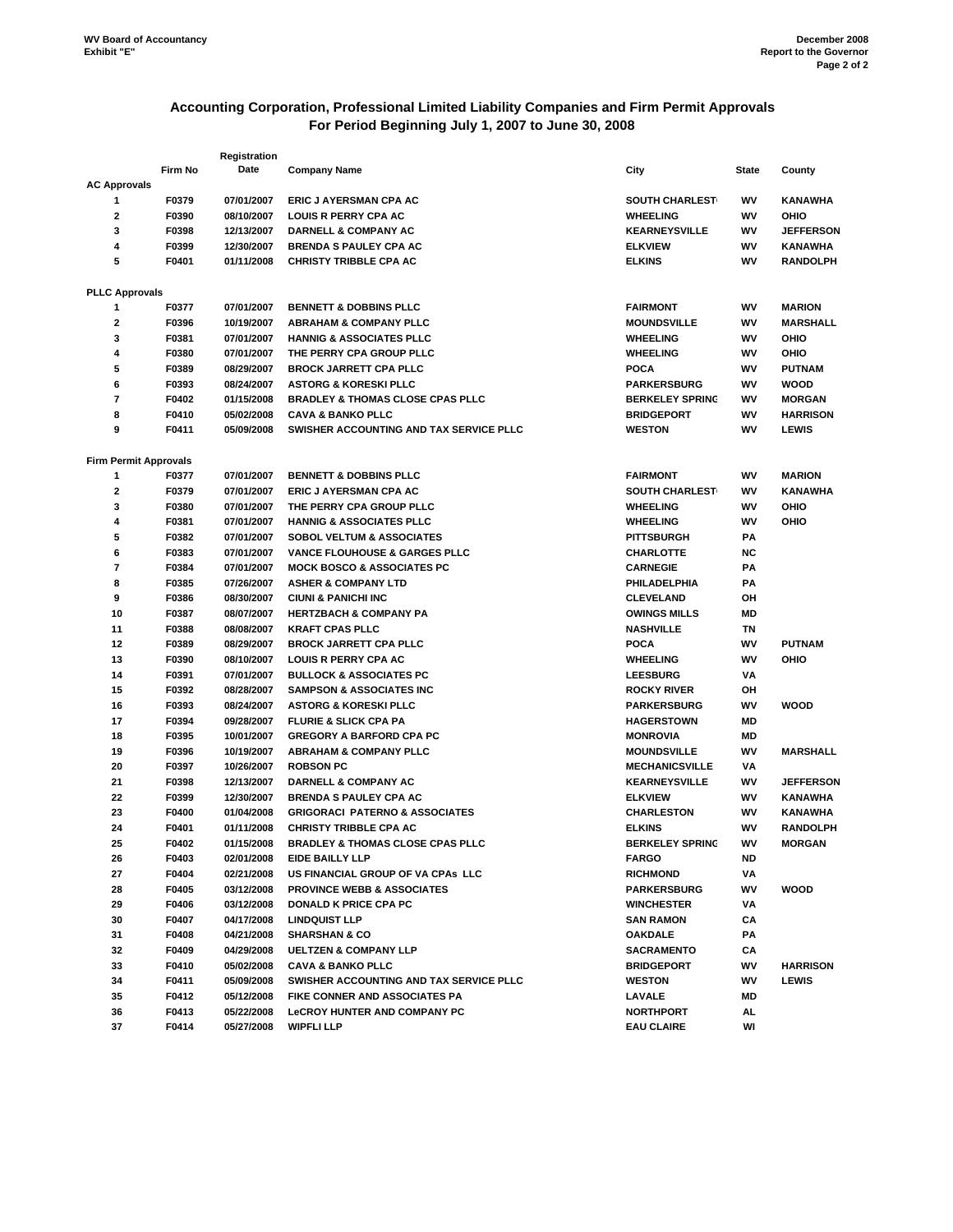# **Firm and Individual Practitioner Authorizations Approved For Period Beginning July 1, 2006 to June 30, 2007**

#### **Firm Authorizations**

|                | Firm No  | <b>Registration Date Firm Name</b>          |                                                          | City                | <b>State</b> | County            |
|----------------|----------|---------------------------------------------|----------------------------------------------------------|---------------------|--------------|-------------------|
| 1              | F0271    | 07/01/2006                                  | <b>KEVIN T WORLEY CPA AC</b>                             | <b>PRINCETON</b>    | WV           | <b>MERCER</b>     |
| $\mathbf{2}$   | F0311    | 07/01/2006                                  | <b>BRUCE LAWSON PLLC</b>                                 | <b>CHARLESTON</b>   | WV           | <b>KANAWHA</b>    |
| 3              | F0344    | 07/01/2006                                  | <b>RUSSELL EVANS &amp; THOMPSON PLLC</b>                 | <b>HERNDON</b>      | VA           |                   |
| 4              | F0351    | 07/01/2006                                  | <b>WILLIAM D CANNADY CPA PC</b>                          | <b>SAVANNAH</b>     | GΑ           |                   |
| 5              | F0345    | 07/01/2006                                  | <b>SULLIVAN WEBB PLLC</b>                                | <b>HUNTINGTON</b>   | W٧           | <b>CABELL</b>     |
| 6              | F0346    | 07/01/2006                                  | <b>DEMPSEY VANTREASE &amp; FOLLIS PLLC</b>               | <b>MURFREESBORO</b> | <b>TN</b>    |                   |
| $\overline{7}$ | F0347    | 07/01/2006                                  | <b>CLIFTON GUNDERSON LLP</b>                             | <b>PEORIA</b>       | IL.          |                   |
| 8              | F0348    | 07/01/2006                                  | WILSON PRICE BARRANCO BLANKENSHIP BILLINGSLEY PC         | <b>MONTGOMERY</b>   | AL           |                   |
| 9              | F0353    | 07/15/2006                                  | NEARMAN MAYNARD VALLEZ CPAS & CONSULTANTS PA             | MIAMI               | FL           |                   |
| 10             | F0350    | 08/01/2006                                  | <b>MALIN BERGQUIST &amp; CO LLP</b>                      | <b>ERIE</b>         | PA           |                   |
| 11             | F0352    | 08/10/2006                                  | <b>KELLEY GALLOWAY &amp; CO PSC</b>                      | <b>ASHLAND</b>      | ΚY           |                   |
| 12             | F0234    | 08/13/2006                                  | <b>KENDALL L DAVIS PC</b>                                | <b>HAZLEHURST</b>   | GA           |                   |
| 13             | F0354    | 10/01/2006                                  | <b>DECKER &amp; COMPANY PLLC</b>                         | <b>MARTINSBURG</b>  | W٧           | <b>BERKELEY</b>   |
| 14             | F0355    | 10/02/2006                                  | <b>BUFFAMANTE WHIPPLE BUTTAFARO PC</b>                   | <b>OLEAN</b>        | <b>NY</b>    |                   |
| 15             | F0356    | 10/24/2006                                  | <b>POTTER &amp; CO PA</b>                                | <b>MONROE</b>       | <b>NC</b>    |                   |
| 16             | F0357    | 11/02/2006                                  | <b>CAUDILL &amp; ASSOCIATES CPAS</b>                     | <b>PORTSMOUTH</b>   | OH           |                   |
| 17             | F0358    | 11/02/2006                                  | <b>SASLOW LUFKIN &amp; BUGGY LLP</b>                     | <b>AVON</b>         | СT           |                   |
| 18             | F0362    | 12/04/2006                                  | <b>MAUNZ &amp; COMPANY PLLC</b>                          | <b>CLARKSBURG</b>   | W٧           | <b>HARRISON</b>   |
| 19             | F0364    | 12/11/2006                                  | <b>SANDRA B NEELY CPA AC</b>                             | <b>LEWISBURG</b>    | WV           | <b>GREENBRIER</b> |
| 20             | F0365    | 12/29/2006                                  | <b>ELLIOTT DAVIS LLC</b>                                 | <b>GREENVILLE</b>   | SC           |                   |
| 21             | F0367    | 01/02/2007                                  | <b>JEFFERY S HOLLIFIELD CPA PLLC</b>                     | <b>PRINCETON</b>    | WV           | <b>MERCER</b>     |
| 22             | F0368    | 01/18/2007                                  | <b>WILLIAM T GRIMM &amp; ASSOCIATES PC</b>               | <b>UNIONTOWN</b>    | PA           |                   |
| 23             | F0366    | 01/22/2007                                  | <b>STEMEN MERTENS STICKLER PHILLIPS CPAs &amp; ASSOC</b> | <b>COLUMBUS</b>     | OH           |                   |
| 24             | F0341    | 01/30/2007                                  | <b>COOPER &amp; ASSOCIATES AC</b>                        | <b>ST ALBANS</b>    | WV           | <b>KANAWHA</b>    |
| 25             | F0369    | 02/05/2007                                  | <b>AHMAD ASSOCIATES LTD PC</b>                           | <b>VIENNA</b>       | VA           |                   |
| 26             | F0370    | 03/01/2007                                  | <b>BARBACANE THORNTON &amp; COMPANY</b>                  | <b>WILMINGTON</b>   | DE           |                   |
| 27             | F0372    | 03/05/2007                                  | <b>MATHENY LEPORT &amp; PAULEY PLLC</b>                  | <b>RIPLEY</b>       | WV           | <b>JACKSON</b>    |
| 28             | F0371    | 03/07/2007                                  | <b>VIRCHOW KRAUSE &amp; COMPANY LLP</b>                  | <b>MADISON</b>      | WI           |                   |
| 29             | F0374    | 03/08/2007                                  | <b>CHERRY BEKAERT &amp; HOLLAND LLP</b>                  | <b>RICHMOND</b>     | VA           |                   |
| 30             | F0376    | 03/20/2007                                  | <b>ROTZ &amp; STONESIFER PC</b>                          | <b>CHAMBERSBURG</b> | PA           |                   |
| 31             | F0378    | 04/25/2007                                  | THE FENTRESS GROUP LLC                                   | <b>COLUMBUS</b>     | OH           |                   |
|                |          | <b>Individual Practioner Authorizations</b> |                                                          |                     |              |                   |
| $\mathbf{1}$   | WV004441 | 07/01/2006                                  | <b>PAINTER, ROBERT LEE, II</b>                           | <b>SUMMERSVILLE</b> | W٧           | <b>NICHOLAS</b>   |
| $\mathbf{2}$   | WV004491 | 07/01/2006                                  | <b>HERSMAN, ERIC T</b>                                   | <b>RIPLEY</b>       | W٧           | <b>JACKSON</b>    |
| 3              | WV000682 | 07/07/2006                                  | <b>MANN, HOWARD J.</b>                                   | <b>MARTINSBURG</b>  | WV           | <b>BERKELEY</b>   |
| 4              | WV001712 | 08/10/2006                                  | <b>CLEM, JAY MICHAEL</b>                                 | <b>KEYSER</b>       | W٧           | <b>MINERAL</b>    |
| 5              | WV003448 | 09/11/2006                                  | JONES, JOAN E.                                           | <b>DREXEL</b>       | <b>NC</b>    |                   |
| 6              | WV003636 | 11/08/2006                                  | RICE, JOHNATHAN P.                                       | <b>UNION</b>        | WV           | <b>MONROE</b>     |
| $\overline{7}$ | NR000735 | 01/10/2007                                  | <b>ARMENTROUT, LISA H.</b>                               | <b>COVINGTON</b>    | VA           |                   |
|                |          |                                             |                                                          |                     |              |                   |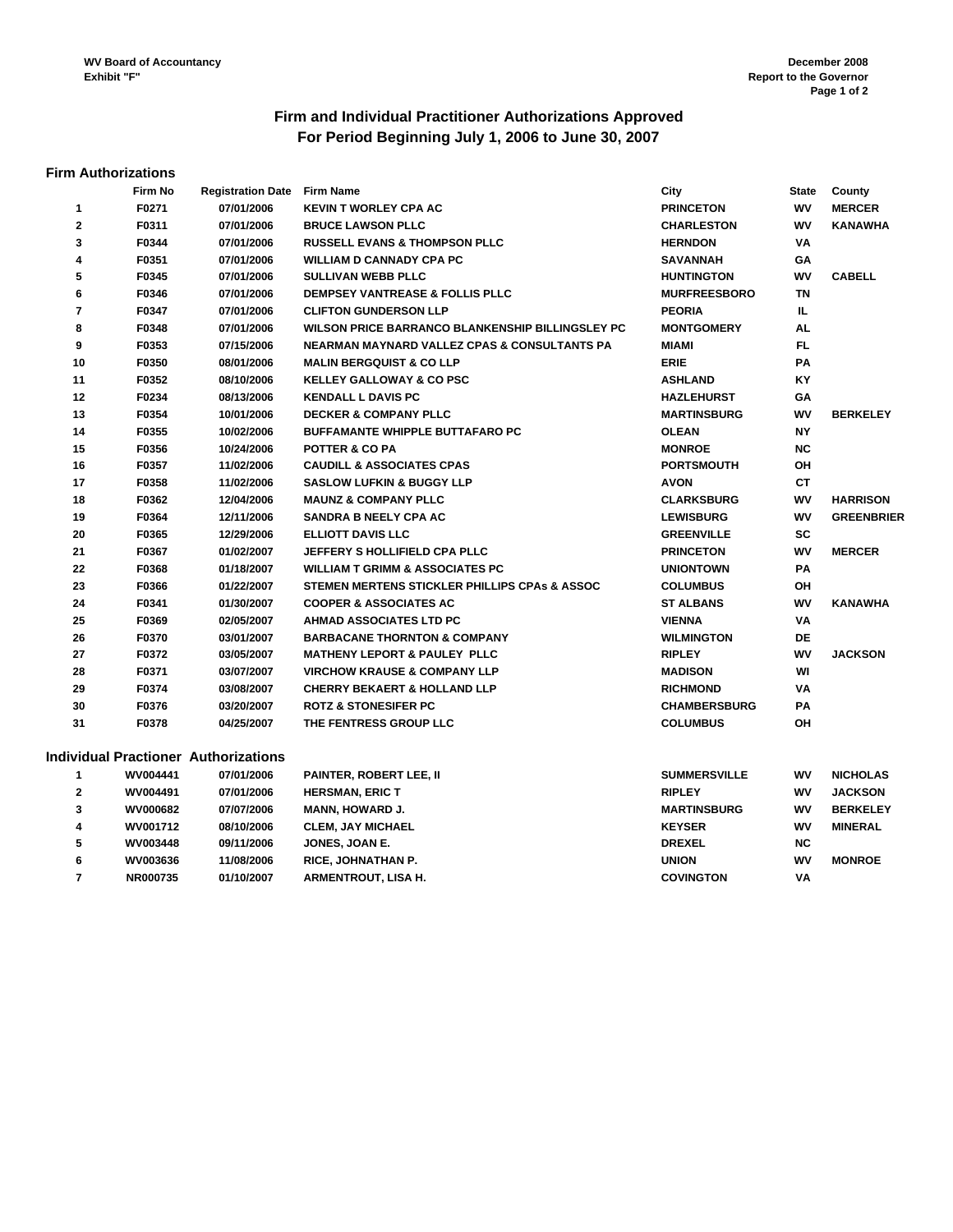# **For Period Beginning July 1, 2007 to June 30, 2008 Firm and Individual Practitioner Authorizations Approved**

#### **Firm Authorizations**

|              | Firm No | <b>Registration Date</b>               | <b>Firm Name</b>                            | City                    | <b>State</b> | County          |
|--------------|---------|----------------------------------------|---------------------------------------------|-------------------------|--------------|-----------------|
| $\mathbf{1}$ | F0269   | 01/29/2004                             | <b>BDO SEIDMAN</b>                          | <b>GRAND RAPIDS</b>     | MI           |                 |
| $\mathbf{2}$ | F0377   | 07/01/2007                             | <b>BENNETT &amp; DOBBINS PLLC</b>           | <b>FAIRMONT</b>         | WV           | <b>MARION</b>   |
| 3            | F0380   | 07/01/2007                             | THE PERRY CPA GROUP PLLC                    | <b>WHEELING</b>         | WV           | OHIO            |
| 4            | F0381   | 07/01/2007                             | <b>HANNIG &amp; ASSOCIATES PLLC</b>         | <b>WHEELING</b>         | WV           | OHIO            |
| 5            | F0382   | 07/01/2007                             | <b>SOBOL VELTUM &amp; ASSOCIATES</b>        | <b>PITTSBURGH</b>       | <b>PA</b>    |                 |
| 6            | F0383   | 07/01/2007                             | <b>VANCE FLOUHOUSE &amp; GARGES PLLC</b>    | <b>CHARLOTTE</b>        | <b>NC</b>    |                 |
| 7            | F0384   | 07/01/2007                             | <b>MOCK BOSCO &amp; ASSOCIATES PC</b>       | <b>CARNEGIE</b>         | <b>PA</b>    |                 |
| 8            | F0385   | 07/26/2007                             | <b>ASHER &amp; COMPANY LTD</b>              | <b>PHILADELPHIA</b>     | <b>PA</b>    |                 |
| 9            | F0386   | 08/30/2007                             | <b>CIUNI &amp; PANICHI INC</b>              | <b>CLEVELAND</b>        | OH           |                 |
| 10           | F0387   | 08/07/2007                             | <b>HERTZBACH &amp; COMPANY PA</b>           | <b>OWINGS MILLS</b>     | <b>MD</b>    |                 |
| 11           | F0392   | 08/28/2007                             | <b>SAMPSON &amp; ASSOCIATES INC.</b>        | <b>ROCKY RIVER</b>      | OH           |                 |
| 12           | F0393   | 08/24/2007                             | <b>ASTORG &amp; KORESKI PLLC</b>            | <b>PARKERSBURG</b>      | WV           | <b>WOOD</b>     |
| 13           | F0394   | 09/28/2007                             | <b>FLURIE &amp; SLICK CPA PA</b>            | <b>HAGERSTOWN</b>       | <b>MD</b>    |                 |
| 14           | F0400   | 01/04/2008                             | <b>GRIGORACI PATERNO &amp; ASSOCIATES</b>   | <b>CHARLESTON</b>       | wv           | <b>KANAWHA</b>  |
| 15           | F0401   | 01/11/2008                             | <b>CHRISTY TRIBBLE CPA AC</b>               | <b>ELKINS</b>           | wv           | <b>RANDOLPH</b> |
| 16           | F0402   | 01/15/2008                             | <b>BRADLEY &amp; THOMAS CLOSE CPAS PLLC</b> | <b>BERKELEY SPRINGS</b> | WV           | <b>MORGAN</b>   |
| 17           | F0403   | 02/01/2008                             | <b>EIDE BAILLY LLP</b>                      | <b>FARGO</b>            | <b>ND</b>    |                 |
| 18           | F0407   | 04/17/2008                             | <b>LINDQUIST LLP</b>                        | <b>SAN RAMON</b>        | CA           |                 |
| 19           | F0408   | 04/21/2008                             | <b>SHARSHAN &amp; CO</b>                    | <b>OAKDALE</b>          | <b>PA</b>    |                 |
| 20           | F0410   | 05/02/2008                             | <b>CAVA &amp; BANKO PLLC</b>                | <b>BRIDGEPORT</b>       | WV           | <b>HARRISON</b> |
| 21           | F0412   | 05/12/2008                             | <b>FIKE CONNER AND ASSOCIATES PA</b>        | <b>LAVALE</b>           | <b>MD</b>    |                 |
| 22           | F0413   | 05/22/2008                             | <b>LeCROY HUNTER AND COMPANY PC</b>         | <b>NORTHPORT</b>        | AL           |                 |
| 23           | F0414   | 05/27/2008                             | <b>WIPFLI LLP</b>                           | <b>EAU CLAIRE</b>       | WI           |                 |
|              |         | Individual Practitioner Authorizations |                                             |                         |              |                 |
|              |         |                                        |                                             |                         |              |                 |

| <b>WV001420A</b> | 12/28/2007 | <b>LISA K. THORNBURG</b>        | <b>MILTON</b>   | wv | <b>CABELL</b> |
|------------------|------------|---------------------------------|-----------------|----|---------------|
| <b>WVPA0605A</b> | 03/08/2008 | <b>ROBERT I</b><br><b>BOORD</b> | <b>WHEELING</b> | wv | OHIC          |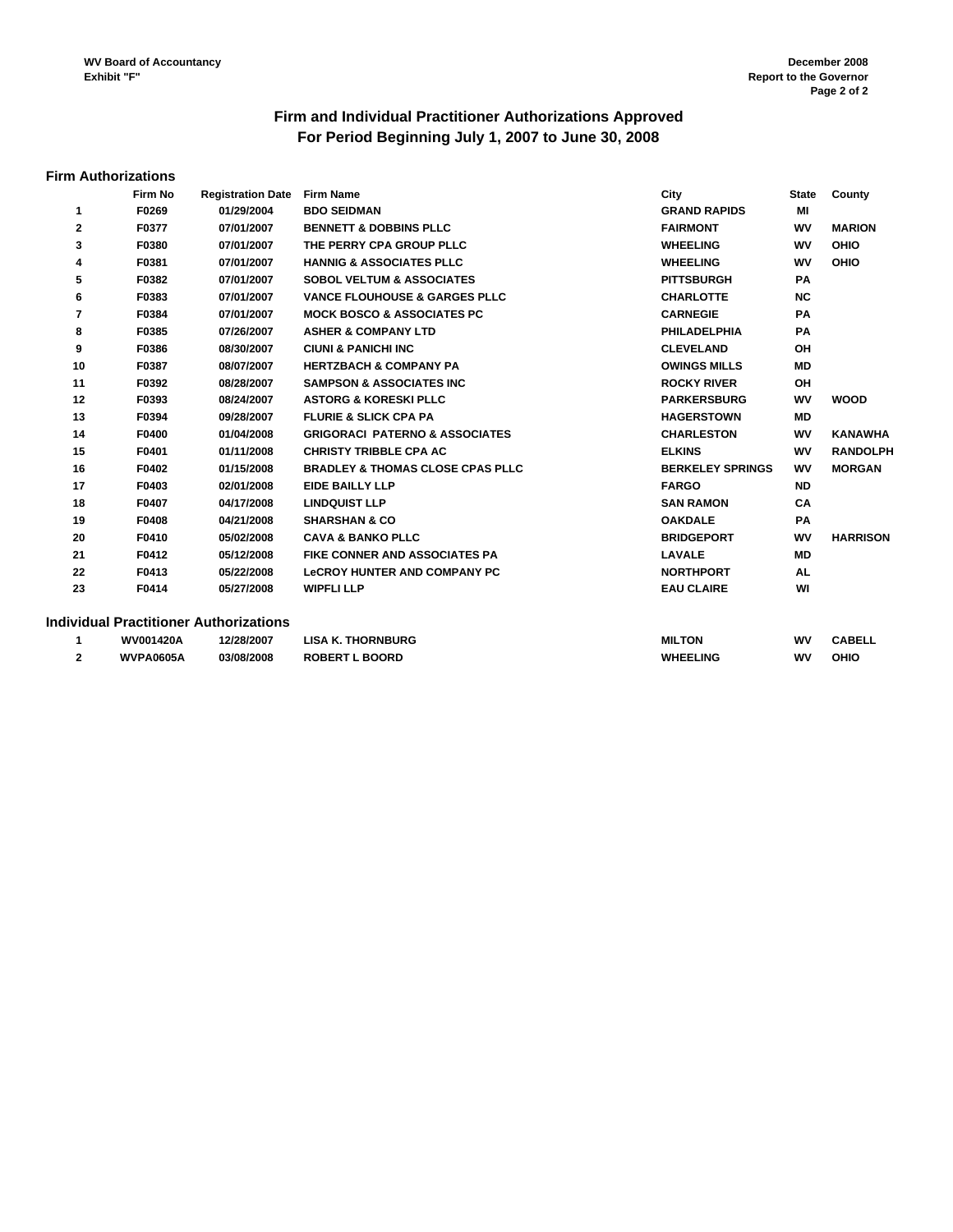|                        |                    | For Period Beginning July 1, 2006 to June 30, 2007 |                |
|------------------------|--------------------|----------------------------------------------------|----------------|
| <b>State</b>           | <b>WV Licensee</b> | <b>Non-Resident Licensee</b>                       | <b>Total</b>   |
| Alaska                 | 1                  | 0                                                  | 1              |
| Alabama                | $\overline{4}$     | 3                                                  | $\overline{7}$ |
| Arizona                | 3                  | $\mathbf 1$                                        | 4              |
| California             | 4                  | 5                                                  | 9              |
| Colorado               | 3                  | 1                                                  | 4              |
| Connecticut            | $\overline{2}$     | 4                                                  | 6              |
| <b>DC</b>              | 17                 | 3                                                  | 20             |
| Delaware               | $\overline{2}$     | 1                                                  | 3              |
| Florida                | 21                 | 8                                                  | 29             |
| Georgia                | 19                 | 7                                                  | 26             |
| lowa                   | $\mathbf 1$        | $\mathsf 0$                                        | $\mathbf{1}$   |
| Illinois               | 3                  | 5                                                  | 8              |
| Indiana                | $\overline{2}$     | $\overline{2}$                                     | 4              |
| Kansas                 | $\mathbf 1$        | $\overline{2}$                                     | 3              |
| Kentucky               | 22                 | 11                                                 | 33             |
| Louisiana              | $\overline{c}$     | $\mathbf 0$                                        | $\overline{2}$ |
| Massachusetts          | 3                  | $\overline{2}$                                     | 5              |
| Maryland               | 35                 | 35                                                 | 70             |
| Michigan               | 4                  | 5                                                  | 9              |
| Minnesota              | $\overline{2}$     | 5                                                  | $\overline{7}$ |
| Missouri               | $\overline{1}$     | $\overline{1}$                                     | $\overline{2}$ |
| Mississippi            | 1                  | $\mathbf 0$                                        | 1              |
| North Carolina         | 54                 | 20                                                 | 74             |
| New Jersey             | 3                  | 1                                                  | 4              |
| Nevada                 | $\overline{1}$     | $\overline{1}$                                     | $\overline{2}$ |
| <b>New York</b>        | $\overline{2}$     | 11                                                 | 13             |
| Ohio                   | 66                 | 59                                                 | 125            |
| Oklahoma               | 1                  | 3                                                  | 4              |
| Oregon                 | 0                  | $\overline{2}$                                     | $\overline{2}$ |
| Pennsylvania           | 63                 | 136                                                | 199            |
| South Carolina         | 6                  | $\overline{2}$                                     | 8              |
| Tennessee              | 19                 | 3                                                  | 22             |
| <b>Texas</b>           | 14                 | 11                                                 | 25             |
| Utah                   | $\mathbf{1}$       | $\mathbf{1}$                                       | $\overline{2}$ |
| Virginia               | 66                 | 72                                                 | 138            |
| Washington             | 5                  | $\mathbf 0$                                        | 5              |
| Wisconsin              | $\mathbf 0$        | 1                                                  | 1              |
| West Virginia          | 1617               | 12                                                 | 1629           |
| <b>Total Licensees</b> | 2071               | 436                                                | 2507           |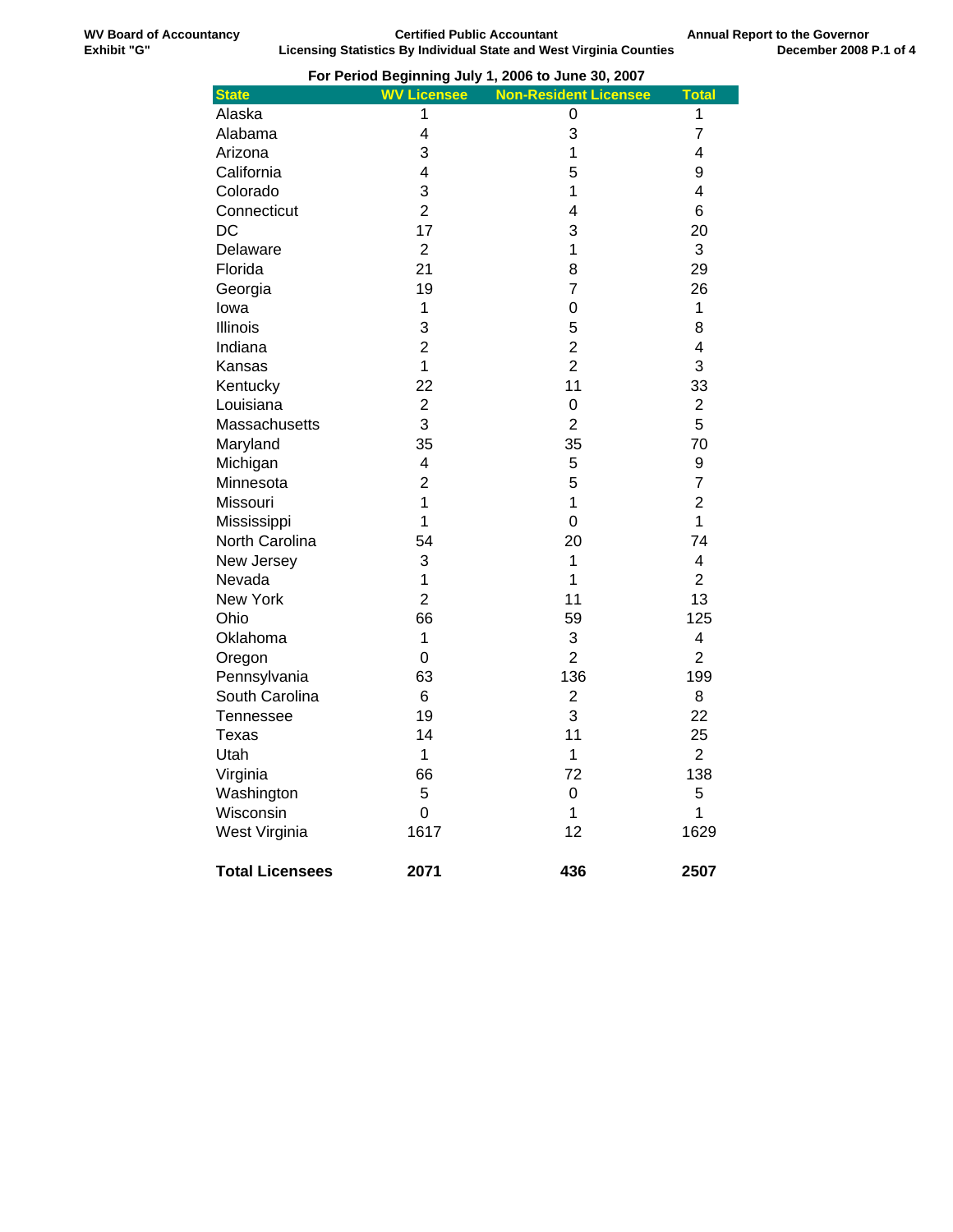|                         |                         | For Period Beginning July 1, 2006 to June 30, 2007 |                         |
|-------------------------|-------------------------|----------------------------------------------------|-------------------------|
| <b>WV County</b>        | <b>WV</b>               | <b>NR</b>                                          | <b>Total</b>            |
| Barbour                 | 10                      |                                                    | 10                      |
| <b>Berkeley</b>         | 35                      | 3                                                  | 38                      |
| <b>Boone</b>            | 6                       |                                                    | 6                       |
| <b>Braxton</b>          | $\overline{\mathbf{4}}$ |                                                    | 4                       |
|                         |                         |                                                    |                         |
| <b>Brooke</b>           | 8                       |                                                    | 8                       |
| Cabell                  | 148                     | 4                                                  | 152                     |
| Clay                    | 1                       |                                                    | 1                       |
| Doddridge               | $\mathbf{1}$            |                                                    | 1                       |
| Fayette                 | 26                      |                                                    | 26                      |
| Gilmer                  | $\overline{7}$          |                                                    | $\overline{7}$          |
| Grant                   | $\overline{4}$          |                                                    | 4                       |
| Greenbrier              | 18                      |                                                    | 18                      |
| Hampshire               | 6                       |                                                    | 6                       |
| Hancock                 | $\overline{7}$          |                                                    | $\overline{7}$          |
|                         |                         |                                                    |                         |
| Hardy                   | 6                       |                                                    | 6                       |
| Harrison                | 90                      |                                                    | 90                      |
| Jackson                 | 12                      |                                                    | 12                      |
| Jefferson               | 28                      |                                                    | 28                      |
| Kanawha                 | 515                     |                                                    | 515                     |
| Lewis                   | 5                       |                                                    | 5                       |
| Lincoln                 | $\overline{2}$          |                                                    | $\overline{2}$          |
| Logan                   | 15                      |                                                    | 15                      |
| Marion                  | 62                      |                                                    | 62                      |
| Marshall                | $\overline{7}$          | $\mathbf 1$                                        | 8                       |
|                         |                         |                                                    | 5                       |
| Mason                   | 5                       |                                                    |                         |
| McDowell                | 1                       |                                                    | $\mathbf{1}$            |
| Mercer                  | 57                      |                                                    | 57                      |
| Mineral                 | 6                       |                                                    | 6                       |
| Mingo                   | 12                      |                                                    | 12                      |
| Monongalia              | 113                     |                                                    | 113                     |
| Monroe                  | 4                       |                                                    | 4                       |
| Morgan                  | $\overline{2}$          | 1                                                  | 3                       |
| <b>Nicholas</b>         | 24                      |                                                    | 24                      |
| Ohio                    | 89                      | 1                                                  | 90                      |
| Pleasants               | 1                       |                                                    | 1                       |
| Pocahontas              | $\overline{c}$          |                                                    | $\overline{c}$          |
|                         |                         |                                                    |                         |
| Preston                 | 19                      |                                                    | 19                      |
| Putnam                  | 41                      |                                                    | 41                      |
| Raleigh                 | 67                      |                                                    | 67                      |
| Randolph                | 18                      |                                                    | 18                      |
| Ritchie                 | $\overline{\mathbf{c}}$ |                                                    | $\overline{\mathbf{c}}$ |
| Roane                   | 3                       |                                                    | 3                       |
| <b>Summers</b>          | $\overline{2}$          |                                                    | $\overline{2}$          |
| Taylor                  | $\overline{\mathbf{4}}$ |                                                    | 4                       |
| <b>Tucker</b>           | $\overline{2}$          |                                                    | $\overline{2}$          |
| Upshur                  | 16                      |                                                    | 16                      |
| Wayne                   | 3                       | 1                                                  | 4                       |
| Webster                 | 1                       |                                                    | 1                       |
|                         |                         |                                                    |                         |
| Wetzel                  | $\overline{7}$          |                                                    | $\overline{7}$          |
| Wirt                    | 1                       |                                                    | 1                       |
| Wood                    | 87                      | $\mathbf 1$                                        | 88                      |
| Wyoming                 | 5                       |                                                    | 5                       |
| <b>Total CPAs in WV</b> | 1617                    | 12                                                 | 1629                    |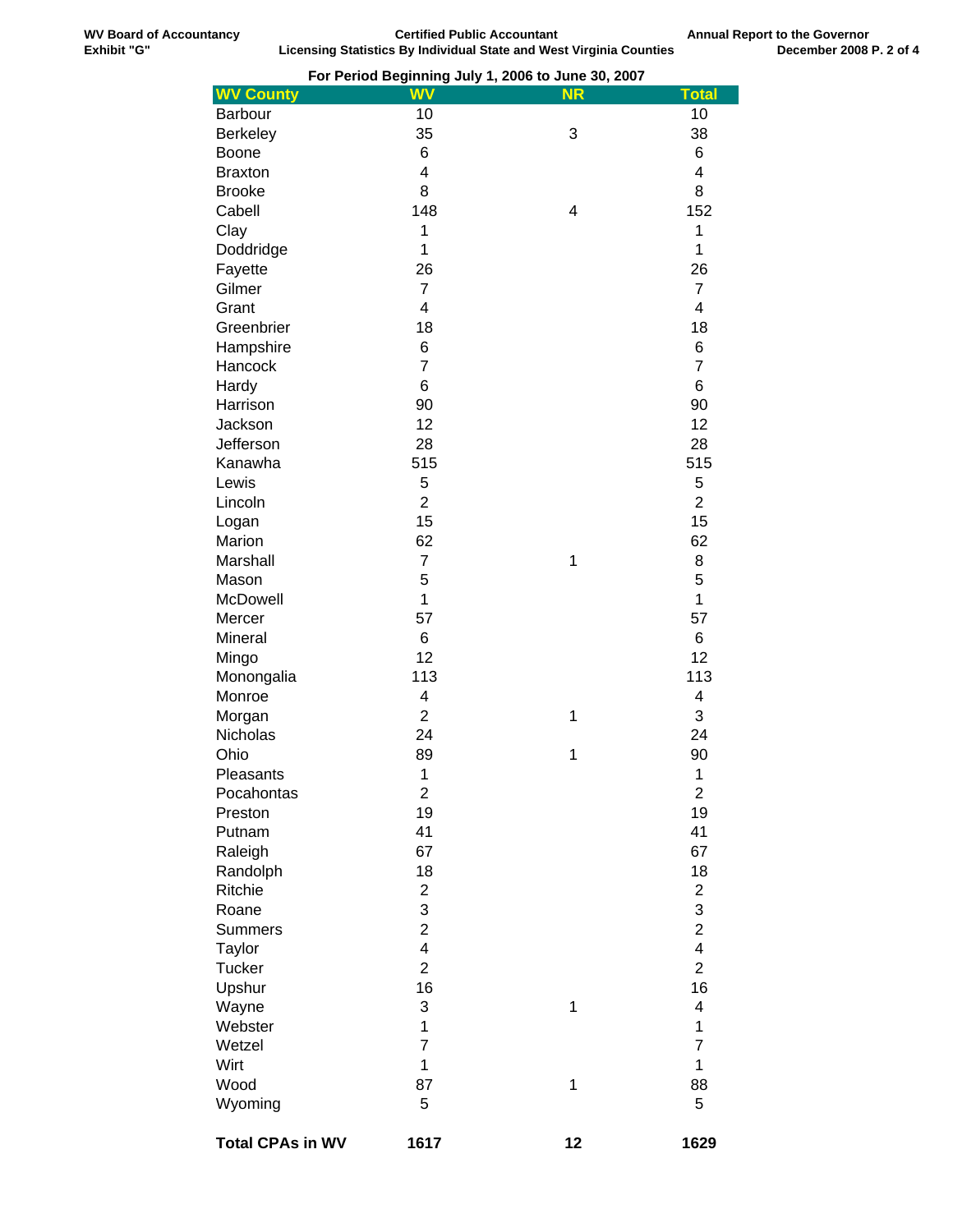# **Number of Licensees by County**

|                   | For Period Beginning July 1, 2007 to June 30, 2008 |   |                |
|-------------------|----------------------------------------------------|---|----------------|
| <b>WV County</b>  | <b>WV Licensees NR Licensees</b>                   |   | <b>Total</b>   |
| <b>BARBOUR</b>    | 11                                                 |   | 11             |
| <b>BERKELEY</b>   | 46                                                 |   | 46             |
| <b>BOONE</b>      | 5                                                  |   | 5              |
| <b>BRAXTON</b>    | 3                                                  |   | 3              |
|                   |                                                    |   |                |
| <b>BROOKE</b>     | 8                                                  |   | 8              |
| CABELL            | 148                                                | 4 | 152            |
| <b>CLAY</b>       | $\overline{c}$                                     |   | $\overline{2}$ |
| <b>DODDRIDGE</b>  | 1                                                  |   | 1              |
| <b>FAYETTE</b>    | 26                                                 |   | 26             |
| <b>GILMER</b>     | 5                                                  |   | 5              |
| <b>GRANT</b>      | 4                                                  |   | 4              |
| <b>GREENBRIER</b> | 19                                                 |   | 19             |
| <b>HAMPSHIRE</b>  | 6                                                  |   | 6              |
| <b>HANCOCK</b>    | 11                                                 |   | 11             |
|                   |                                                    |   |                |
| <b>HARDY</b>      | 6                                                  |   | 6              |
| <b>HARRISON</b>   | 79                                                 |   | 79             |
| <b>JACKSON</b>    | 14                                                 |   | 14             |
| <b>JEFFERSON</b>  | 34                                                 |   | 34             |
| <b>KANAWHA</b>    | 499                                                |   | 499            |
| LEWIS             | 9                                                  |   | 9              |
| <b>LINCOLN</b>    | $\overline{2}$                                     |   | $\overline{2}$ |
| LOGAN             | 15                                                 |   | 15             |
| <b>MARION</b>     | 59                                                 |   | 59             |
| <b>MARSHALL</b>   | 11                                                 | 1 | 12             |
|                   |                                                    |   |                |
| <b>MASON</b>      | 8                                                  |   | 8              |
| <b>MCDOWELL</b>   | $\overline{2}$                                     |   | $\overline{c}$ |
| <b>MERCER</b>     | 55                                                 |   | 55             |
| <b>MINERAL</b>    | $\overline{7}$                                     |   | $\overline{7}$ |
| <b>MINGO</b>      | 11                                                 |   | 11             |
| <b>MONONGALIA</b> | 113                                                |   | 113            |
| <b>MONROE</b>     | 4                                                  |   | 4              |
| MORGAN            | 4                                                  |   | 4              |
| <b>NICHOLAS</b>   | 26                                                 |   | 26             |
| OHIO              | 86                                                 | 1 | 87             |
| <b>PLEASANTS</b>  | $\overline{c}$                                     |   | 2              |
| <b>POCAHONTAS</b> | $\mathbf{1}$                                       |   | 1              |
| <b>PRESTON</b>    |                                                    |   |                |
|                   | 18                                                 |   | 18             |
| <b>PUTNAM</b>     | 47                                                 |   | 47             |
| <b>RALEIGH</b>    | 63                                                 |   | 63             |
| <b>RANDOLPH</b>   | 24                                                 |   | 24             |
| RITCHIE           | $\sqrt{2}$                                         |   | $\sqrt{2}$     |
| <b>ROANE</b>      | 3                                                  |   | 3              |
| <b>SUMMERS</b>    | 4                                                  |   | 4              |
| TAYLOR            | 7                                                  |   | 7              |
| <b>TUCKER</b>     | $\overline{c}$                                     |   | $\overline{2}$ |
| <b>TYLER</b>      | 1                                                  |   | 1              |
| <b>UPSHUR</b>     | 12                                                 |   | 12             |
|                   |                                                    |   |                |
| <b>WAYNE</b>      | 5                                                  |   | 5              |
| WETZEL            | 6                                                  |   | 6              |
| <b>WIRT</b>       | 1                                                  |   | 1              |
| <b>WOOD</b>       | 93                                                 |   | 93             |
| <b>WYOMING</b>    | 4                                                  |   | 4              |
| <b>Totals</b>     | 1634                                               | 6 | 1640           |